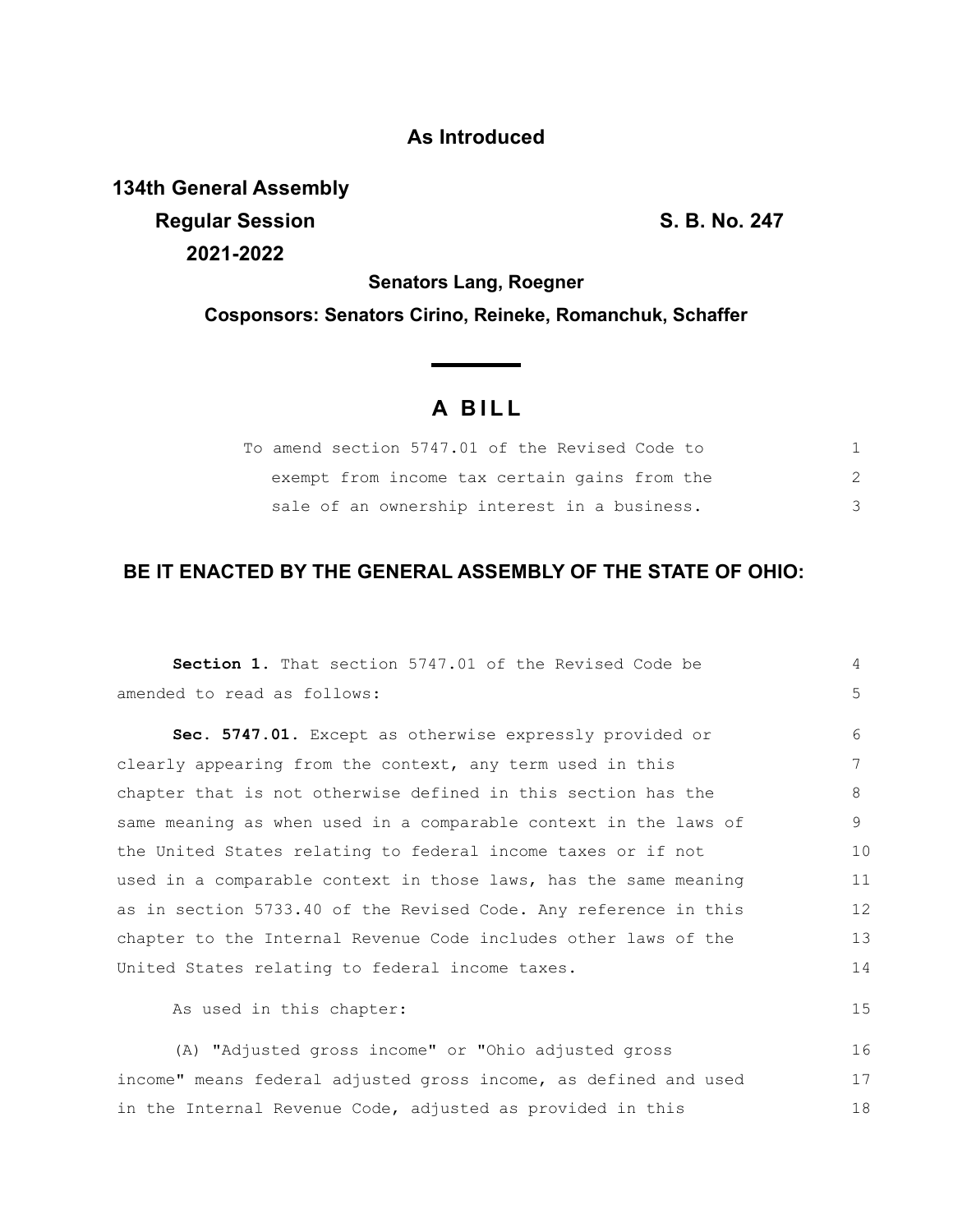| section:                                                         |    |
|------------------------------------------------------------------|----|
| (1) Add interest or dividends on obligations or securities       | 20 |
| of any state or of any political subdivision or authority of any | 21 |
| state, other than this state and its subdivisions and            | 22 |
| authorities.                                                     | 23 |
| (2) Add interest or dividends on obligations of any              | 24 |
| authority, commission, instrumentality, territory, or possession | 25 |
| of the United States to the extent that the interest or          | 26 |
| dividends are exempt from federal income taxes but not from      | 27 |
| state income taxes.                                              | 28 |
| (3) Deduct interest or dividends on obligations of the           | 29 |
| United States and its territories and possessions or of any      | 30 |
| authority, commission, or instrumentality of the United States   | 31 |
| to the extent that the interest or dividends are included in     | 32 |
| federal adjusted gross income but exempt from state income taxes | 33 |
| under the laws of the United States.                             | 34 |
| (4) Deduct disability and survivor's benefits to the             | 35 |
| extent included in federal adjusted gross income.                | 36 |
| (5) Deduct the following, to the extent not otherwise            | 37 |
| deducted or excluded in computing federal or Ohio adjusted gross | 38 |
| income:                                                          | 39 |
| (a) Benefits under Title II of the Social Security Act and       | 40 |
| tier 1 railroad retirement;                                      | 41 |
| (b) Railroad retirement benefits, other than tier 1              | 42 |
| railroad retirement benefits, to the extent such amounts are     | 43 |

(6) Deduct the amount of wages and salaries, if any, not otherwise allowable as a deduction but that would have been 45 46

exempt from state taxation under federal law.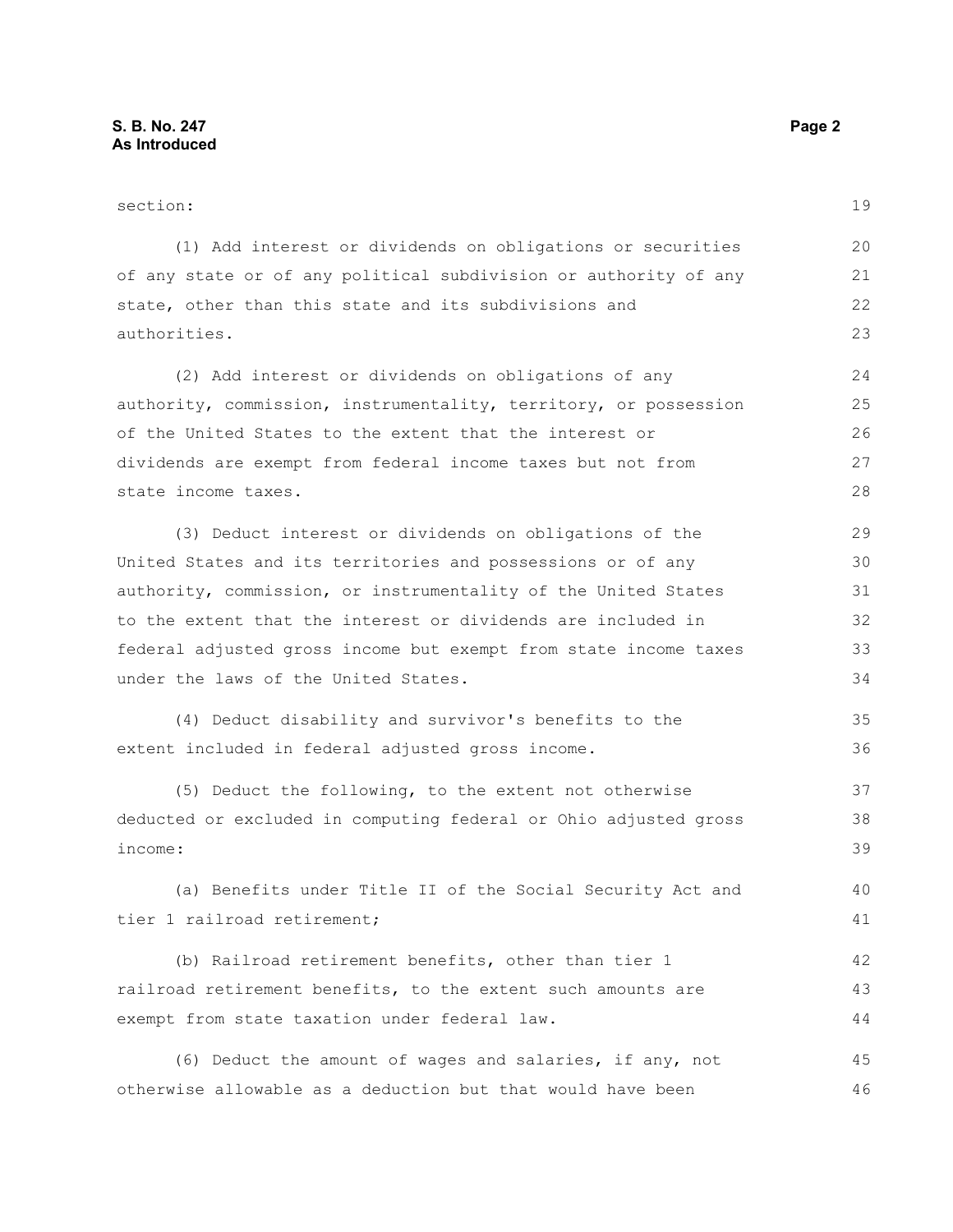#### **S. B. No. 247** Page 3 **As Introduced**

allowable as a deduction in computing federal adjusted gross income for the taxable year, had the work opportunity tax credit allowed and determined under sections 38, 51, and 52 of the Internal Revenue Code not been in effect. 47 48 49 50

(7) Deduct any interest or interest equivalent on public obligations and purchase obligations to the extent that the interest or interest equivalent is included in federal adjusted gross income.

(8) Add any loss or deduct any gain resulting from the sale, exchange, or other disposition of public obligations to the extent that the loss has been deducted or the gain has been included in computing federal adjusted gross income.

(9) Deduct or add amounts, as provided under section 5747.70 of the Revised Code, related to contributions to variable college savings program accounts made or tuition units purchased pursuant to Chapter 3334. of the Revised Code. 59 60 61 62

(10)(a) Deduct, to the extent not otherwise allowable as a deduction or exclusion in computing federal or Ohio adjusted gross income for the taxable year, the amount the taxpayer paid during the taxable year for medical care insurance and qualified long-term care insurance for the taxpayer, the taxpayer's spouse, and dependents. No deduction for medical care insurance under division (A)(10)(a) of this section shall be allowed either to any taxpayer who is eligible to participate in any subsidized health plan maintained by any employer of the taxpayer or of the taxpayer's spouse, or to any taxpayer who is entitled to, or on application would be entitled to, benefits under part A of Title XVIII of the "Social Security Act," 49 Stat. 620 (1935), 42 U.S.C. 301, as amended. For the purposes of division (A)(10)(a) of this section, "subsidized health plan" 63 64 65 66 67 68 69 70 71 72 73 74 75 76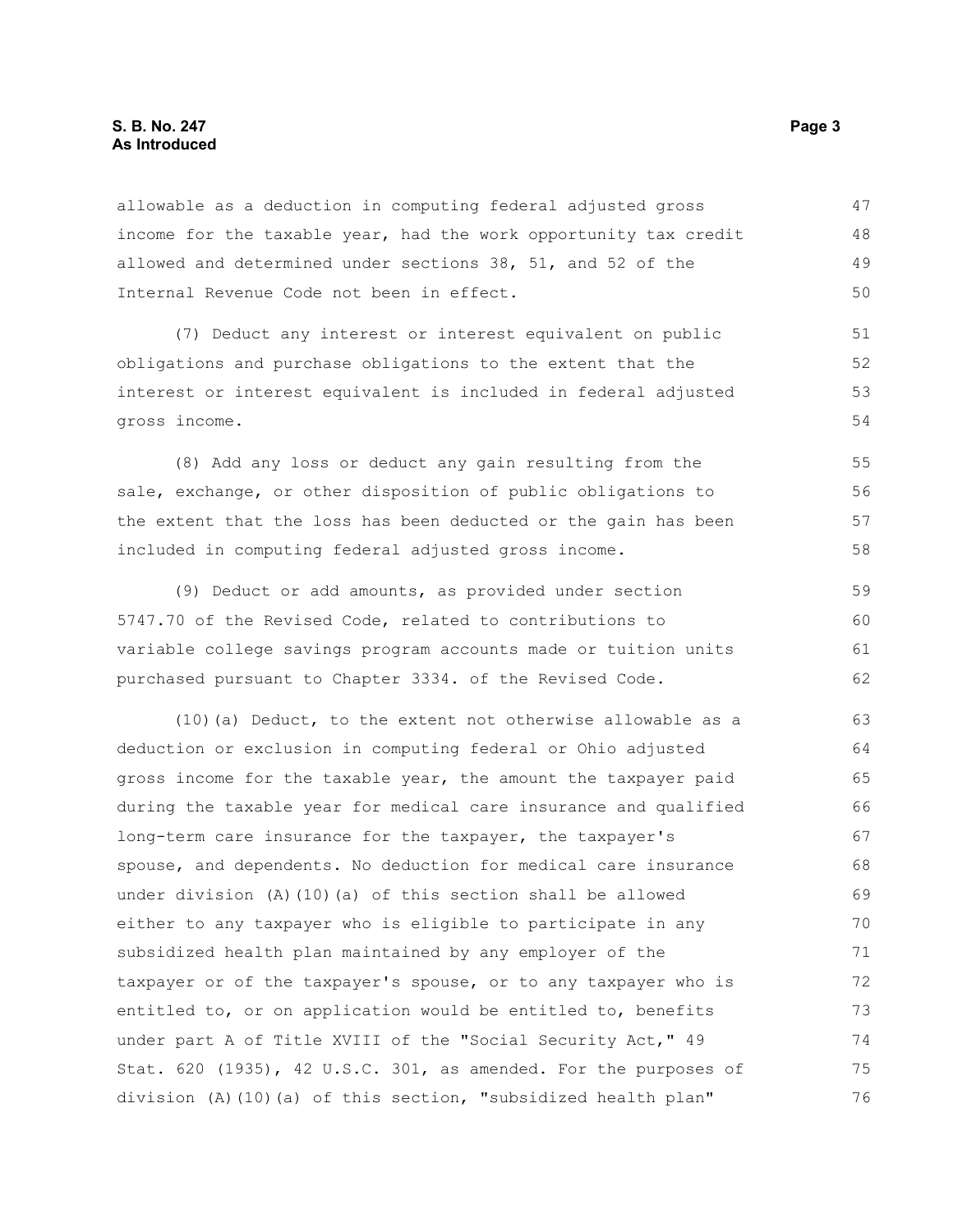#### **S. B. No. 247** Page 4 **As Introduced**

means a health plan for which the employer pays any portion of the plan's cost. The deduction allowed under division  $(A)$  (10)(a) of this section shall be the net of any related premium refunds, related premium reimbursements, or related insurance premium dividends received during the taxable year. 77 78 79 80 81

(b) Deduct, to the extent not otherwise deducted or excluded in computing federal or Ohio adjusted gross income during the taxable year, the amount the taxpayer paid during the taxable year, not compensated for by any insurance or otherwise, for medical care of the taxpayer, the taxpayer's spouse, and dependents, to the extent the expenses exceed seven and one-half per cent of the taxpayer's federal adjusted gross income. 82 83 84 85 86 87 88

(c) For purposes of division (A)(10) of this section, "medical care" has the meaning given in section 213 of the Internal Revenue Code, subject to the special rules, limitations, and exclusions set forth therein, and "qualified long-term care" has the same meaning given in section 7702B(c) of the Internal Revenue Code. Solely for purposes of division (A)(10)(a) of this section, "dependent" includes a person who otherwise would be a "qualifying relative" and thus a "dependent" under section 152 of the Internal Revenue Code but for the fact that the person fails to meet the income and support limitations under section  $152(d)$  (1)(B) and (C) of the Internal Revenue Code. 89 90 91 92 93 94 95 96 97 98 99 100

(11)(a) Deduct any amount included in federal adjusted gross income solely because the amount represents a reimbursement or refund of expenses that in any year the taxpayer had deducted as an itemized deduction pursuant to section 63 of the Internal Revenue Code and applicable United States department of the treasury regulations. The deduction 101 102 103 104 105 106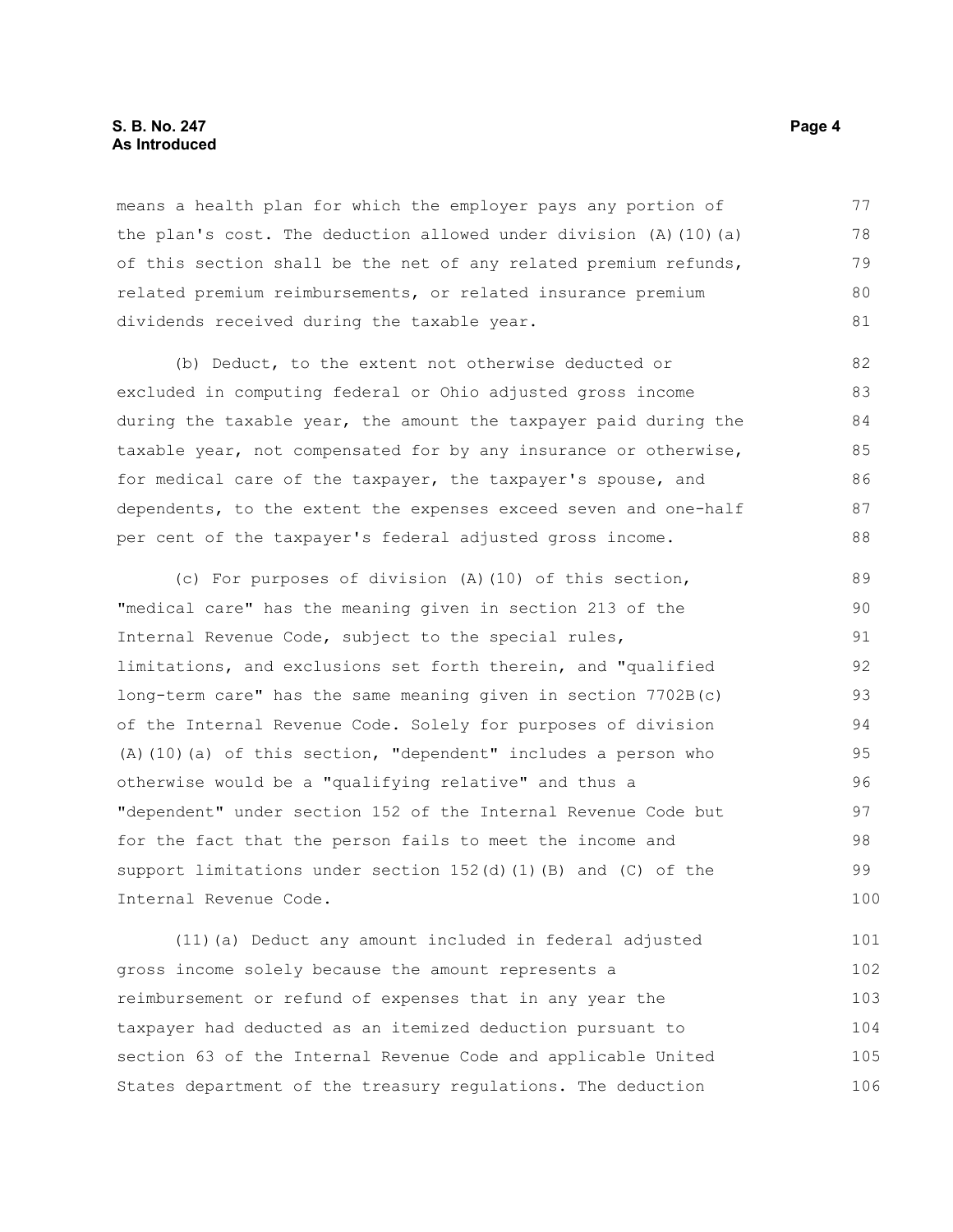otherwise allowed under division (A)(11)(a) of this section shall be reduced to the extent the reimbursement is attributable to an amount the taxpayer deducted under this section in any taxable year. 107 108 109 110

(b) Add any amount not otherwise included in Ohio adjusted gross income for any taxable year to the extent that the amount is attributable to the recovery during the taxable year of any amount deducted or excluded in computing federal or Ohio adjusted gross income in any taxable year. 111 112 113 114 115

(12) Deduct any portion of the deduction described in section 1341(a)(2) of the Internal Revenue Code, for repaying previously reported income received under a claim of right, that meets both of the following requirements: 116 117 118 119

(a) It is allowable for repayment of an item that was included in the taxpayer's adjusted gross income for a prior taxable year and did not qualify for a credit under division (A) or (B) of section 5747.05 of the Revised Code for that year; 120 121 122 123

(b) It does not otherwise reduce the taxpayer's adjusted gross income for the current or any other taxable year.

(13) Deduct an amount equal to the deposits made to, and net investment earnings of, a medical savings account during the taxable year, in accordance with section 3924.66 of the Revised Code. The deduction allowed by division (A)(13) of this section does not apply to medical savings account deposits and earnings otherwise deducted or excluded for the current or any other taxable year from the taxpayer's federal adjusted gross income. 126 127 128 129 130 131 132

(14)(a) Add an amount equal to the funds withdrawn from a medical savings account during the taxable year, and the net investment earnings on those funds, when the funds withdrawn 133 134 135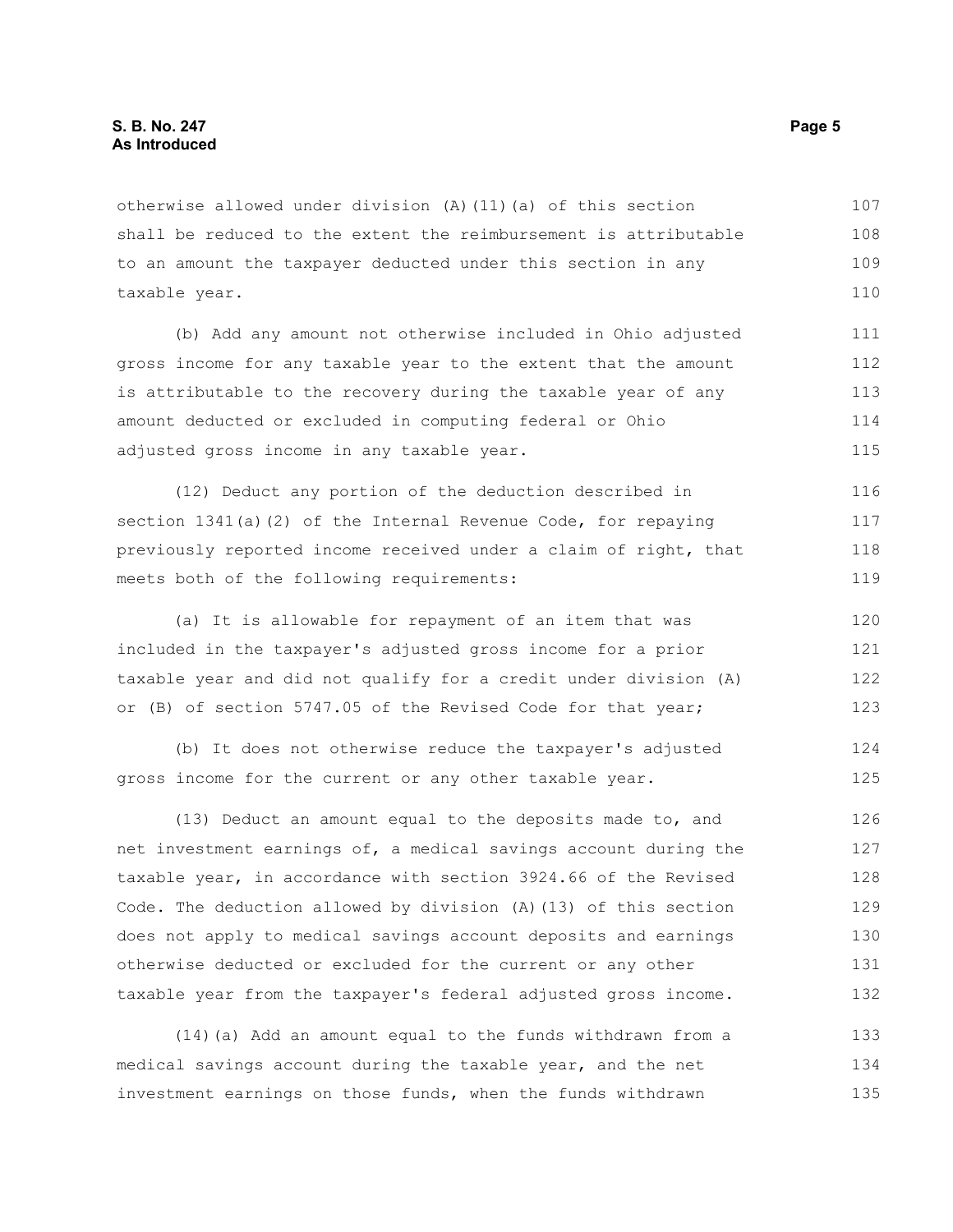were used for any purpose other than to reimburse an account holder for, or to pay, eligible medical expenses, in accordance with section 3924.66 of the Revised Code; 136 137 138

(b) Add the amounts distributed from a medical savings account under division (A)(2) of section 3924.68 of the Revised Code during the taxable year. 139 140 141

(15) Add any amount claimed as a credit under section 5747.059 of the Revised Code to the extent that such amount satisfies either of the following: 142 143 144

(a) The amount was deducted or excluded from the computation of the taxpayer's federal adjusted gross income as required to be reported for the taxpayer's taxable year under the Internal Revenue Code; 145 146 147 148

(b) The amount resulted in a reduction of the taxpayer's federal adjusted gross income as required to be reported for any of the taxpayer's taxable years under the Internal Revenue Code. 149 150 151

(16) Deduct the amount contributed by the taxpayer to an individual development account program established by a county department of job and family services pursuant to sections 329.11 to 329.14 of the Revised Code for the purpose of matching funds deposited by program participants. On request of the tax commissioner, the taxpayer shall provide any information that, in the tax commissioner's opinion, is necessary to establish the amount deducted under division (A)(16) of this section. 152 153 154 155 156 157 158 159

(17)(a)(i) Subject to divisions (A)(17)(a)(iii),  $(iv)$ , and (v) of this section, add five-sixths of the amount of depreciation expense allowed by subsection (k) of section 168 of the Internal Revenue Code, including the taxpayer's proportionate or distributive share of the amount of 160 161 162 163 164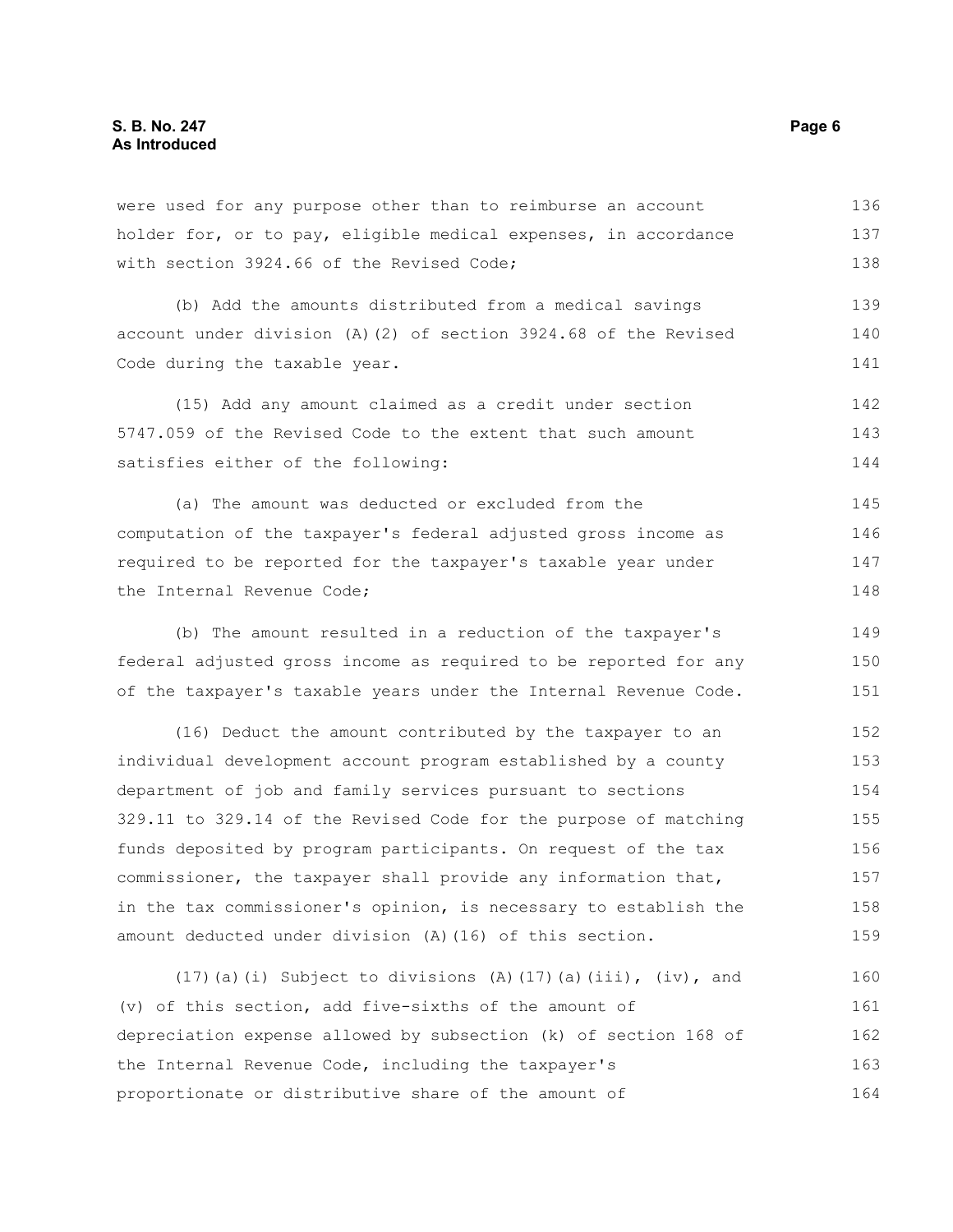depreciation expense allowed by that subsection to a passthrough entity in which the taxpayer has a direct or indirect ownership interest.

(ii) Subject to divisions (A)(17)(a)(iii), (iv), and (v) of this section, add five-sixths of the amount of qualifying section 179 depreciation expense, including the taxpayer's proportionate or distributive share of the amount of qualifying section 179 depreciation expense allowed to any pass-through entity in which the taxpayer has a direct or indirect ownership interest. 168 169 170 171 172 173 174

(iii) Subject to division (A)(17)(a)(v) of this section, for taxable years beginning in 2012 or thereafter, if the increase in income taxes withheld by the taxpayer is equal to or greater than ten per cent of income taxes withheld by the taxpayer during the taxpayer's immediately preceding taxable year, "two-thirds" shall be substituted for "five-sixths" for the purpose of divisions  $(A)$  (17)(a)(i) and (ii) of this section. 175 176 177 178 179 180 181

(iv) Subject to division (A)(17)(a)(v) of this section, for taxable years beginning in 2012 or thereafter, a taxpayer is not required to add an amount under division (A)(17) of this section if the increase in income taxes withheld by the taxpayer and by any pass-through entity in which the taxpayer has a direct or indirect ownership interest is equal to or greater than the sum of (I) the amount of qualifying section 179 depreciation expense and (II) the amount of depreciation expense allowed to the taxpayer by subsection (k) of section 168 of the Internal Revenue Code, and including the taxpayer's proportionate or distributive shares of such amounts allowed to any such pass-through entities. 182 183 184 185 186 187 188 189 190 191 192 193

(v) If a taxpayer directly or indirectly incurs a net

165 166 167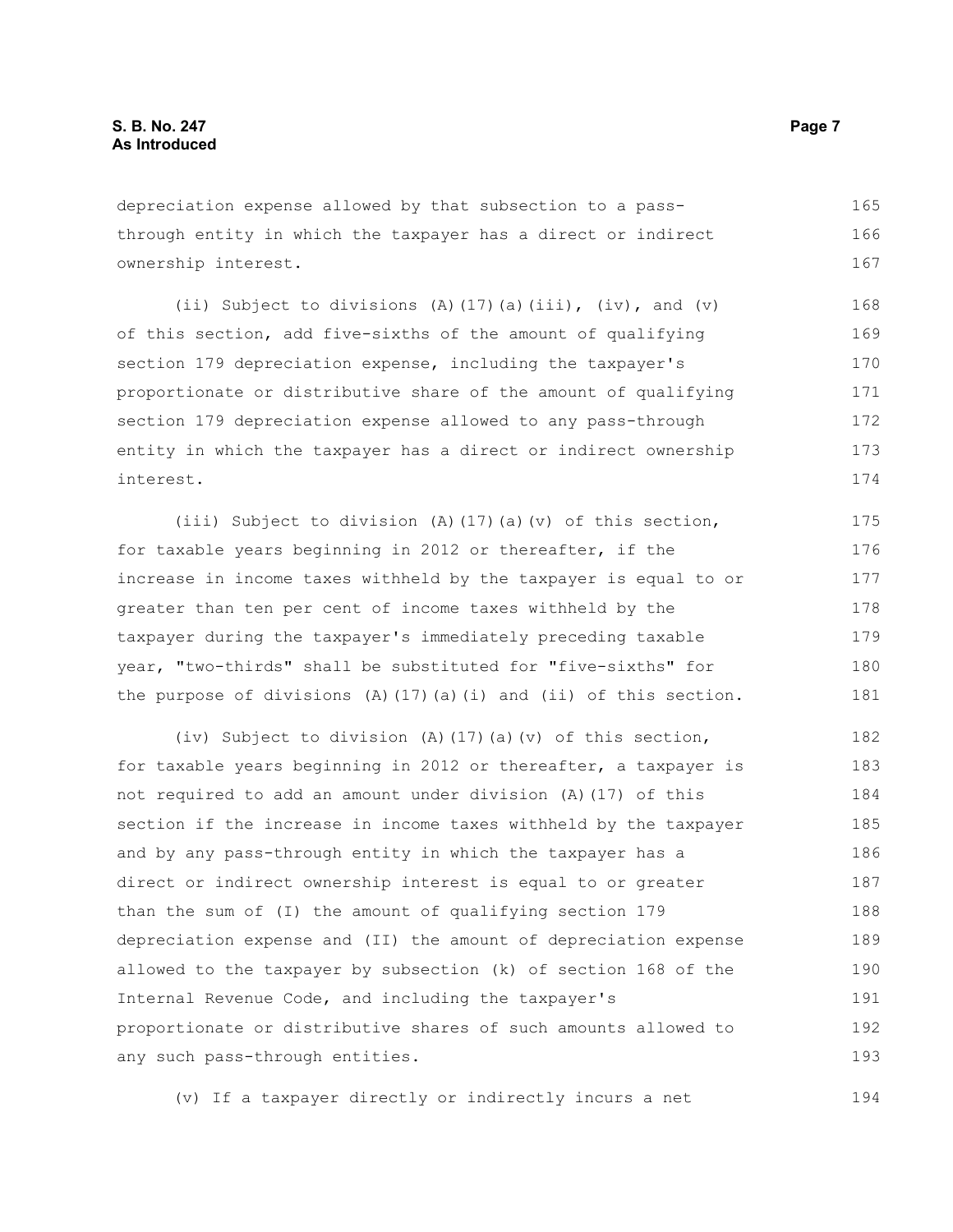#### **S. B. No. 247** Page 8 **As Introduced**

operating loss for the taxable year for federal income tax purposes, to the extent such loss resulted from depreciation expense allowed by subsection (k) of section 168 of the Internal Revenue Code and by qualifying section 179 depreciation expense, "the entire" shall be substituted for "five-sixths of the" for the purpose of divisions  $(A)$  (17)(a)(i) and (ii) of this section. 195 196 197 198 199 200

The tax commissioner, under procedures established by the commissioner, may waive the add-backs related to a pass-through entity if the taxpayer owns, directly or indirectly, less than five per cent of the pass-through entity. 201 202 203 204

(b) Nothing in division (A)(17) of this section shall be construed to adjust or modify the adjusted basis of any asset. 205 206

(c) To the extent the add-back required under division (A) (17)(a) of this section is attributable to property generating nonbusiness income or loss allocated under section 5747.20 of the Revised Code, the add-back shall be sitused to the same location as the nonbusiness income or loss generated by the property for the purpose of determining the credit under division (A) of section 5747.05 of the Revised Code. Otherwise, the add-back shall be apportioned, subject to one or more of the four alternative methods of apportionment enumerated in section 5747.21 of the Revised Code. 207 208 209 210 211 212 213 214 215 216

(d) For the purposes of division (A)(17)(a)(v) of this section, net operating loss carryback and carryforward shall not include the allowance of any net operating loss deduction carryback or carryforward to the taxable year to the extent such loss resulted from depreciation allowed by section 168(k) of the Internal Revenue Code and by the qualifying section 179 depreciation expense amount. 217 218 219 220 221 222 223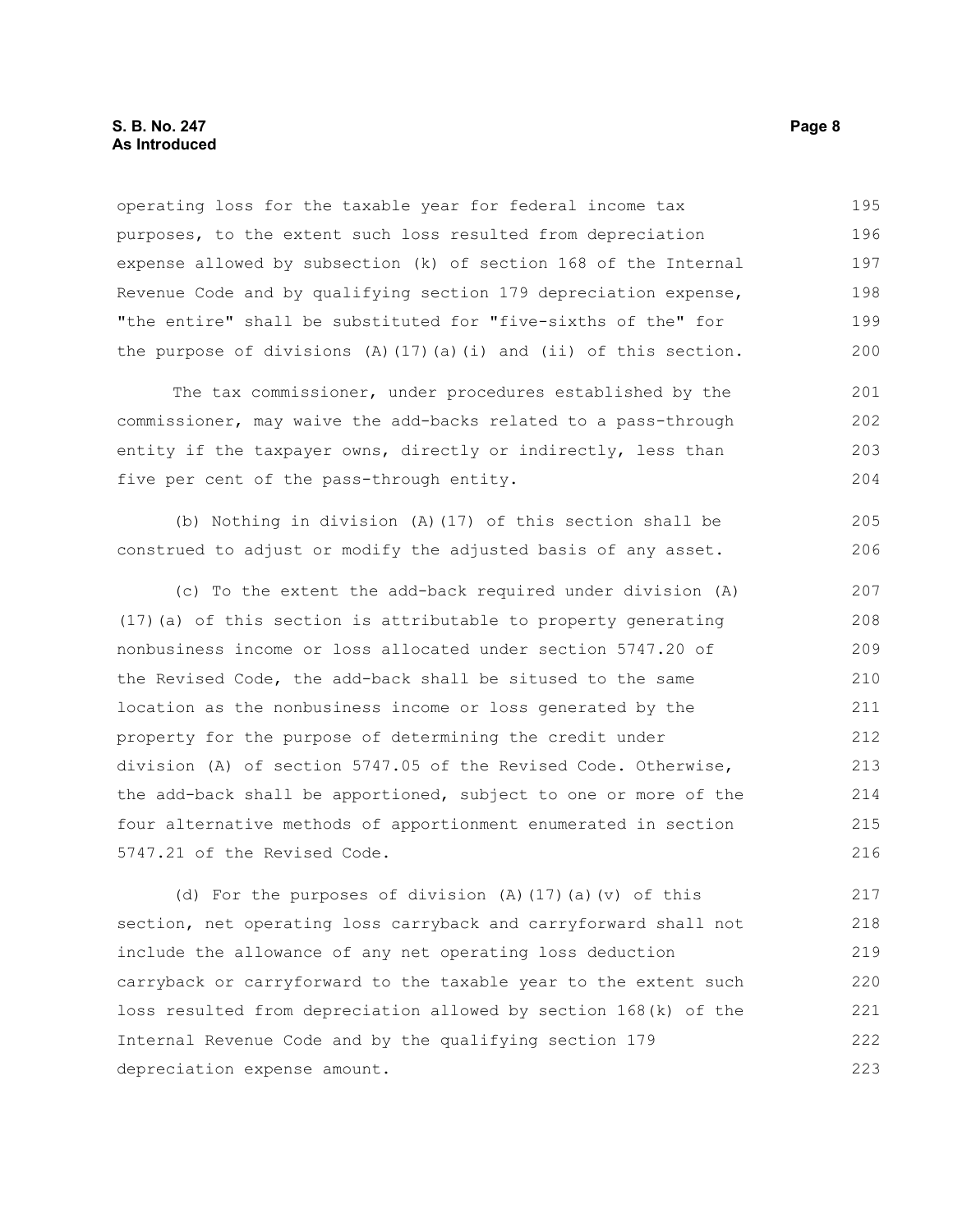(e) For the purposes of divisions (A)(17) and (18) of this section: 224 225

(i) "Income taxes withheld" means the total amount withheld and remitted under sections 5747.06 and 5747.07 of the Revised Code by an employer during the employer's taxable year. 226 227 228

(ii) "Increase in income taxes withheld" means the amount by which the amount of income taxes withheld by an employer during the employer's current taxable year exceeds the amount of income taxes withheld by that employer during the employer's immediately preceding taxable year. 229 230 231 232 233

(iii) "Qualifying section 179 depreciation expense" means the difference between (I) the amount of depreciation expense directly or indirectly allowed to a taxpayer under section 179 of the Internal Revised Code, and (II) the amount of depreciation expense directly or indirectly allowed to the taxpayer under section 179 of the Internal Revenue Code as that section existed on December 31, 2002.

(18)(a) If the taxpayer was required to add an amount under division (A)(17)(a) of this section for a taxable year, deduct one of the following: 241 242 243

(i) One-fifth of the amount so added for each of the five succeeding taxable years if the amount so added was five-sixths of qualifying section 179 depreciation expense or depreciation expense allowed by subsection (k) of section 168 of the Internal Revenue Code; 246

(ii) One-half of the amount so added for each of the two succeeding taxable years if the amount so added was two-thirds of such depreciation expense; 249 250 251

(iii) One-sixth of the amount so added for each of the six 252

244 245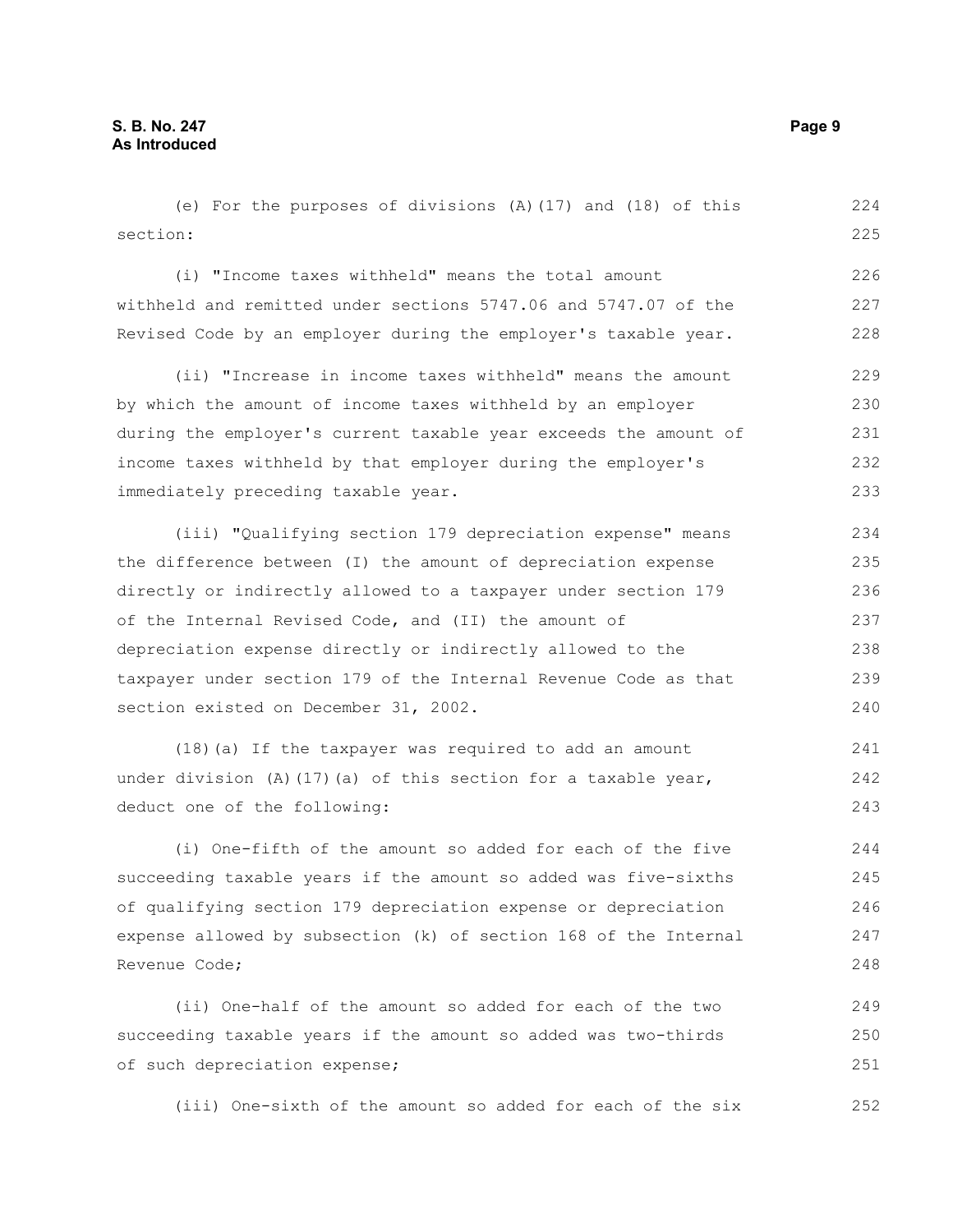succeeding taxable years if the entire amount of such depreciation expense was so added. 253 254

(b) If the amount deducted under division (A)(18)(a) of this section is attributable to an add-back allocated under division (A)(17)(c) of this section, the amount deducted shall be sitused to the same location. Otherwise, the add-back shall be apportioned using the apportionment factors for the taxable year in which the deduction is taken, subject to one or more of the four alternative methods of apportionment enumerated in section 5747.21 of the Revised Code. 255 256 257 258 259 260 261 262

(c) No deduction is available under division (A)(18)(a) of this section with regard to any depreciation allowed by section 168(k) of the Internal Revenue Code and by the qualifying section 179 depreciation expense amount to the extent that such depreciation results in or increases a federal net operating loss carryback or carryforward. If no such deduction is available for a taxable year, the taxpayer may carry forward the amount not deducted in such taxable year to the next taxable year and add that amount to any deduction otherwise available under division  $(A)$  (18)(a) of this section for that next taxable year. The carryforward of amounts not so deducted shall continue until the entire addition required by division  $(A)$  (17)(a) of this section has been deducted. 263 264 265 266 267 268 269 270 271 272 273 274 275

(19) Deduct, to the extent not otherwise deducted or excluded in computing federal or Ohio adjusted gross income for the taxable year, the amount the taxpayer received during the taxable year as reimbursement for life insurance premiums under section 5919.31 of the Revised Code. 276 277 278 279 280

(20) Deduct, to the extent not otherwise deducted or excluded in computing federal or Ohio adjusted gross income for 281 282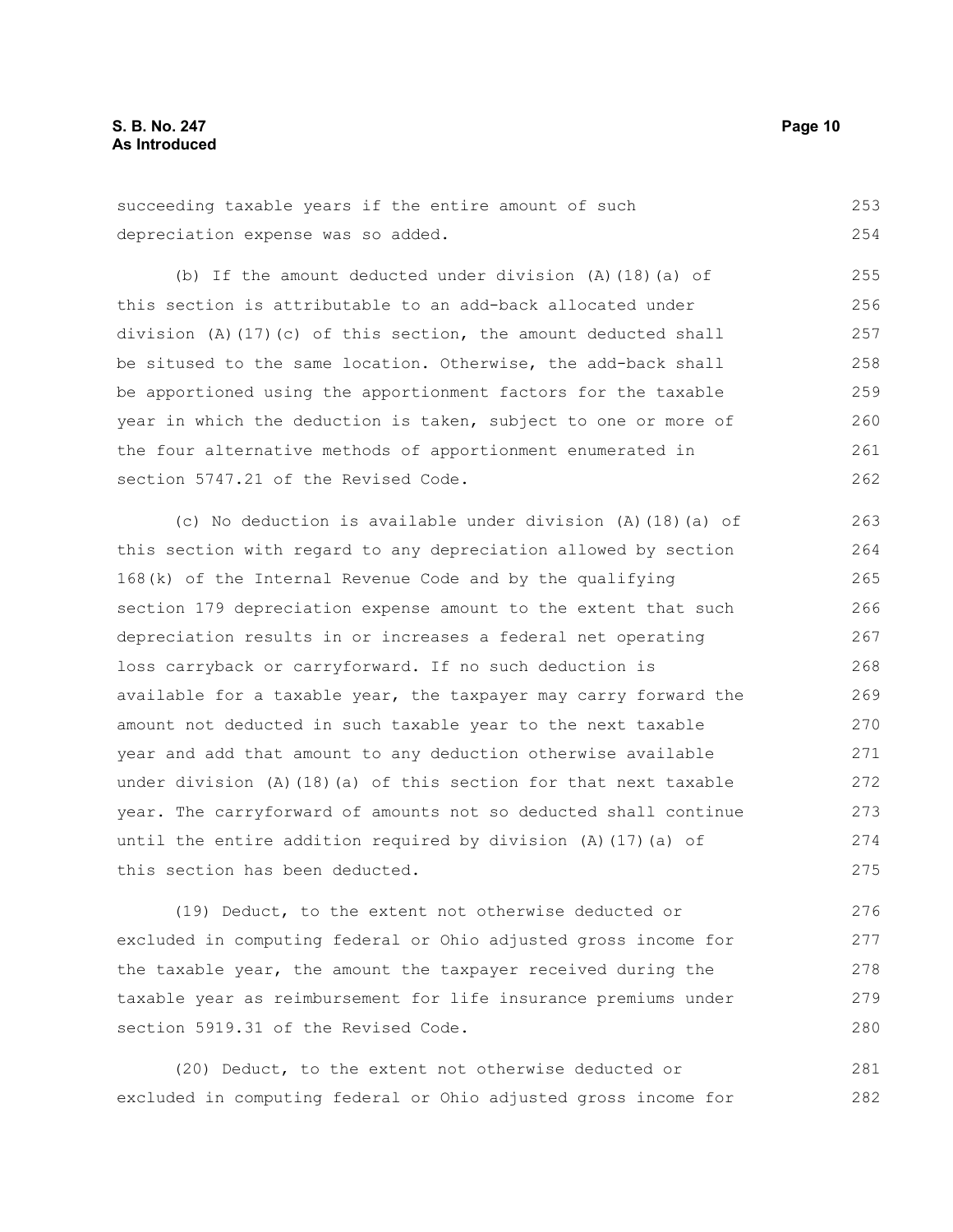the taxable year, the amount the taxpayer received during the taxable year as a death benefit paid by the adjutant general under section 5919.33 of the Revised Code. 283 284 285

(21) Deduct, to the extent included in federal adjusted gross income and not otherwise allowable as a deduction or exclusion in computing federal or Ohio adjusted gross income for the taxable year, military pay and allowances received by the taxpayer during the taxable year for active duty service in the United States army, air force, navy, marine corps, or coast guard or reserve components thereof or the national guard. The deduction may not be claimed for military pay and allowances received by the taxpayer while the taxpayer is stationed in this state. 286 287 288 289 290 291 292 293 294 295

(22) Deduct, to the extent not otherwise allowable as a deduction or exclusion in computing federal or Ohio adjusted gross income for the taxable year and not otherwise compensated for by any other source, the amount of qualified organ donation expenses incurred by the taxpayer during the taxable year, not to exceed ten thousand dollars. A taxpayer may deduct qualified organ donation expenses only once for all taxable years beginning with taxable years beginning in 2007. 296 297 298 299 300 301 302 303

For the purposes of division (A)(22) of this section: 304

(a) "Human organ" means all or any portion of a human liver, pancreas, kidney, intestine, or lung, and any portion of human bone marrow. 305 306 307

(b) "Qualified organ donation expenses" means travel expenses, lodging expenses, and wages and salary forgone by a taxpayer in connection with the taxpayer's donation, while living, of one or more of the taxpayer's human organs to another 308 309 310 311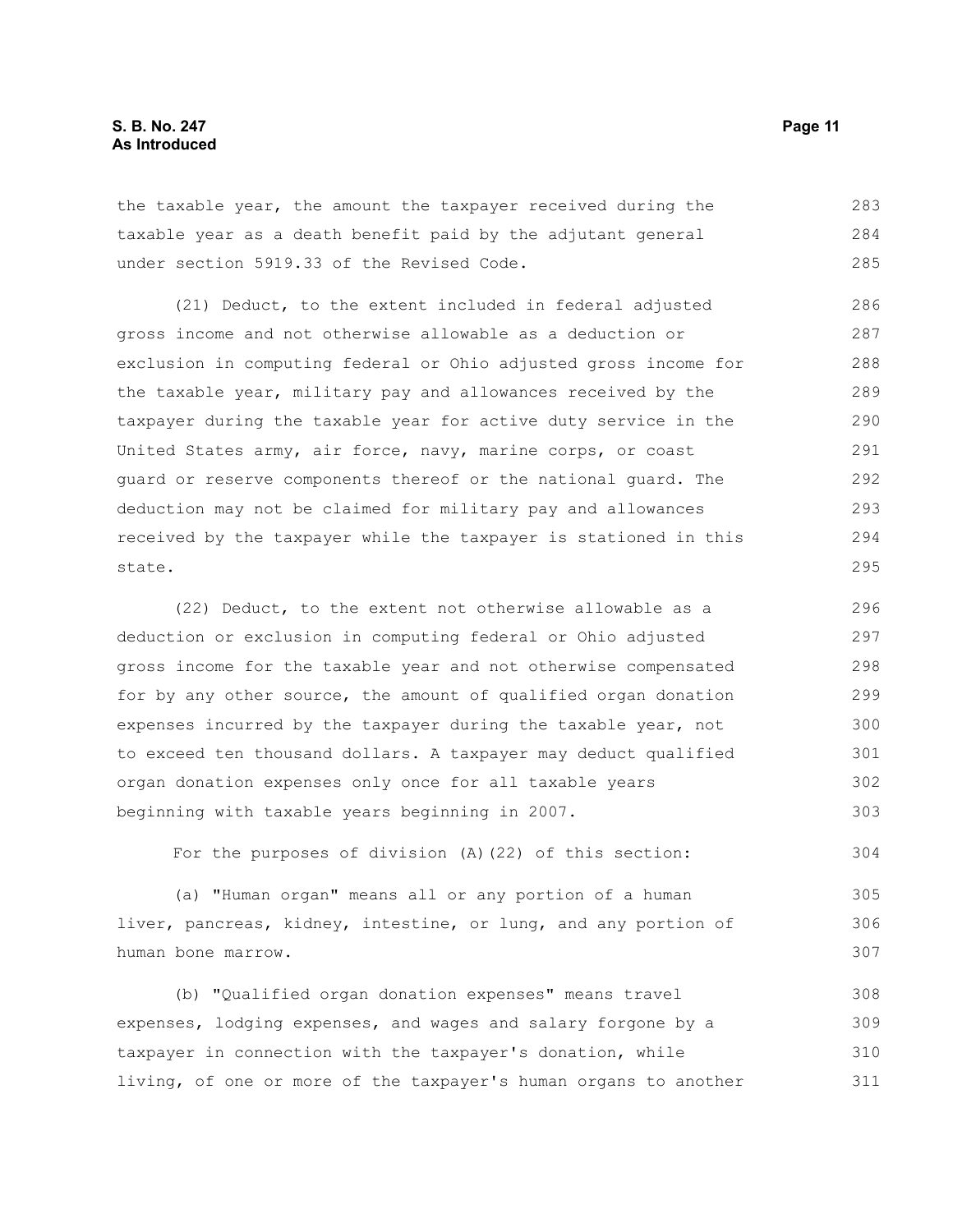#### **S. B. No. 247 Page 12 As Introduced**

human being.

(23) Deduct, to the extent not otherwise deducted or excluded in computing federal or Ohio adjusted gross income for the taxable year, amounts received by the taxpayer as retired personnel pay for service in the uniformed services or reserve components thereof, or the national guard, or received by the surviving spouse or former spouse of such a taxpayer under the survivor benefit plan on account of such a taxpayer's death. If the taxpayer receives income on account of retirement paid under the federal civil service retirement system or federal employees retirement system, or under any successor retirement program enacted by the congress of the United States that is established and maintained for retired employees of the United States government, and such retirement income is based, in whole or in part, on credit for the taxpayer's uniformed service, the deduction allowed under this division shall include only that portion of such retirement income that is attributable to the taxpayer's uniformed service, to the extent that portion of such retirement income is otherwise included in federal adjusted gross income and is not otherwise deducted under this section. Any amount deducted under division (A)(23) of this section is not included in a taxpayer's adjusted gross income for the purposes of section 5747.055 of the Revised Code. No amount may be deducted under division (A)(23) of this section on the basis of which a credit was claimed under section 5747.055 of the Revised Code. 313 314 315 316 317 318 319 320 321 322 323 324 325 326 327 328 329 330 331 332 333 334 335 336 337

(24) Deduct, to the extent not otherwise deducted or excluded in computing federal or Ohio adjusted gross income for the taxable year, the amount the taxpayer received during the taxable year from the military injury relief fund created in section 5902.05 of the Revised Code. 338 339 340 341 342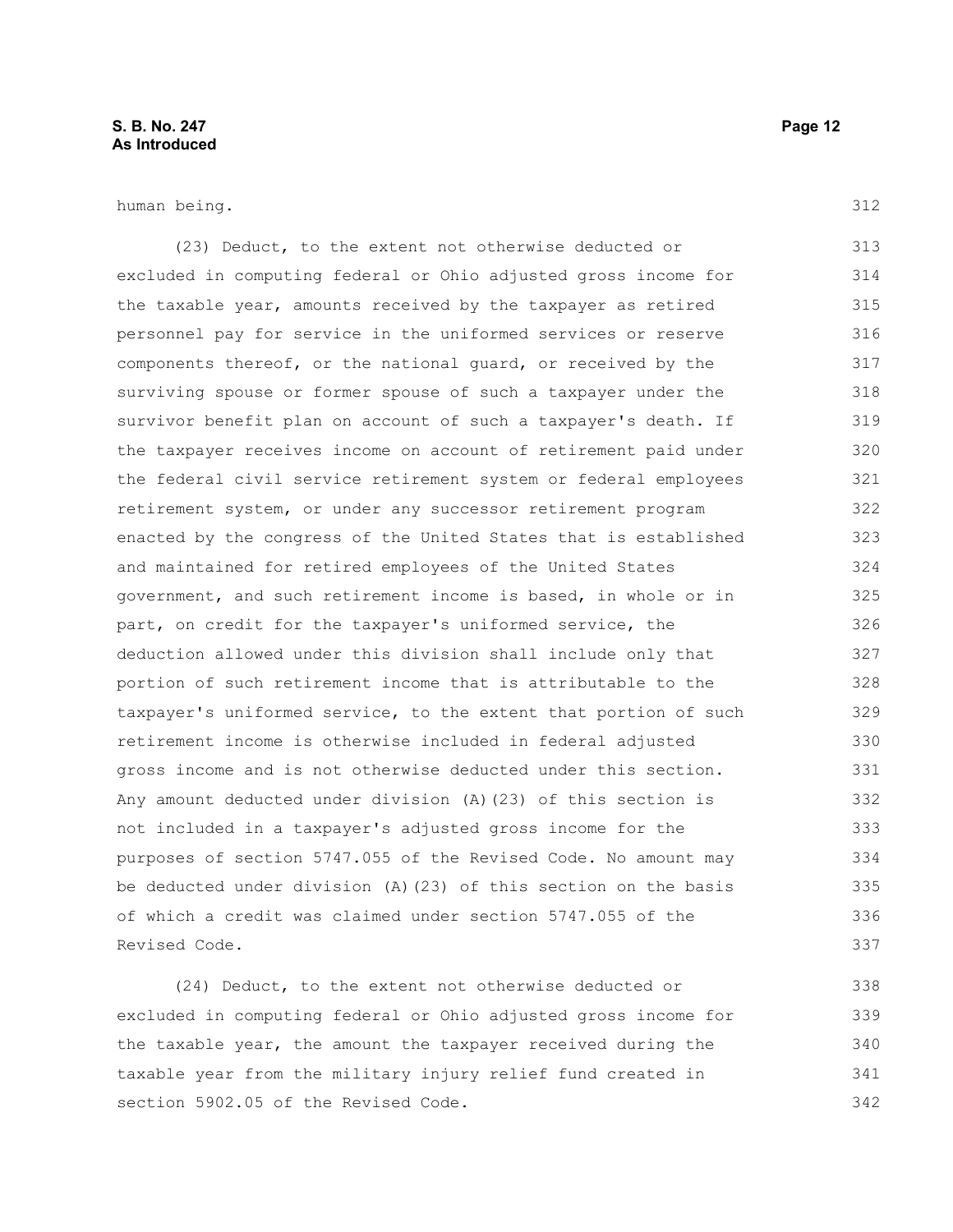#### **S. B. No. 247 Page 13 As Introduced**

(25) Deduct, to the extent not otherwise deducted or excluded in computing federal or Ohio adjusted gross income for the taxable year, the amount the taxpayer received as a veterans bonus during the taxable year from the Ohio department of veterans services as authorized by Section 2r of Article VIII, Ohio Constitution. 343 344 345 346 347 348

(26) Deduct, to the extent not otherwise deducted or excluded in computing federal or Ohio adjusted gross income for the taxable year, any income derived from a transfer agreement or from the enterprise transferred under that agreement under section 4313.02 of the Revised Code. 349 350 351 352 353

(27) Deduct, to the extent not otherwise deducted or excluded in computing federal or Ohio adjusted gross income for the taxable year, Ohio college opportunity or federal Pell grant amounts received by the taxpayer or the taxpayer's spouse or dependent pursuant to section 3333.122 of the Revised Code or 20 U.S.C. 1070a, et seq., and used to pay room or board furnished by the educational institution for which the grant was awarded at the institution's facilities, including meal plans administered by the institution. For the purposes of this division, receipt of a grant includes the distribution of a grant directly to an educational institution and the crediting of the grant to the enrollee's account with the institution. 354 355 356 357 358 359 360 361 362 363 364 365

(28) Deduct from the portion of an individual's federal adjusted gross income that is business income, to the extent not otherwise deducted or excluded in computing federal adjusted gross income for the taxable year, one hundred twenty-five thousand dollars for each spouse if spouses file separate returns under section 5747.08 of the Revised Code or two hundred fifty thousand dollars for all other individuals. 366 367 368 369 370 371 372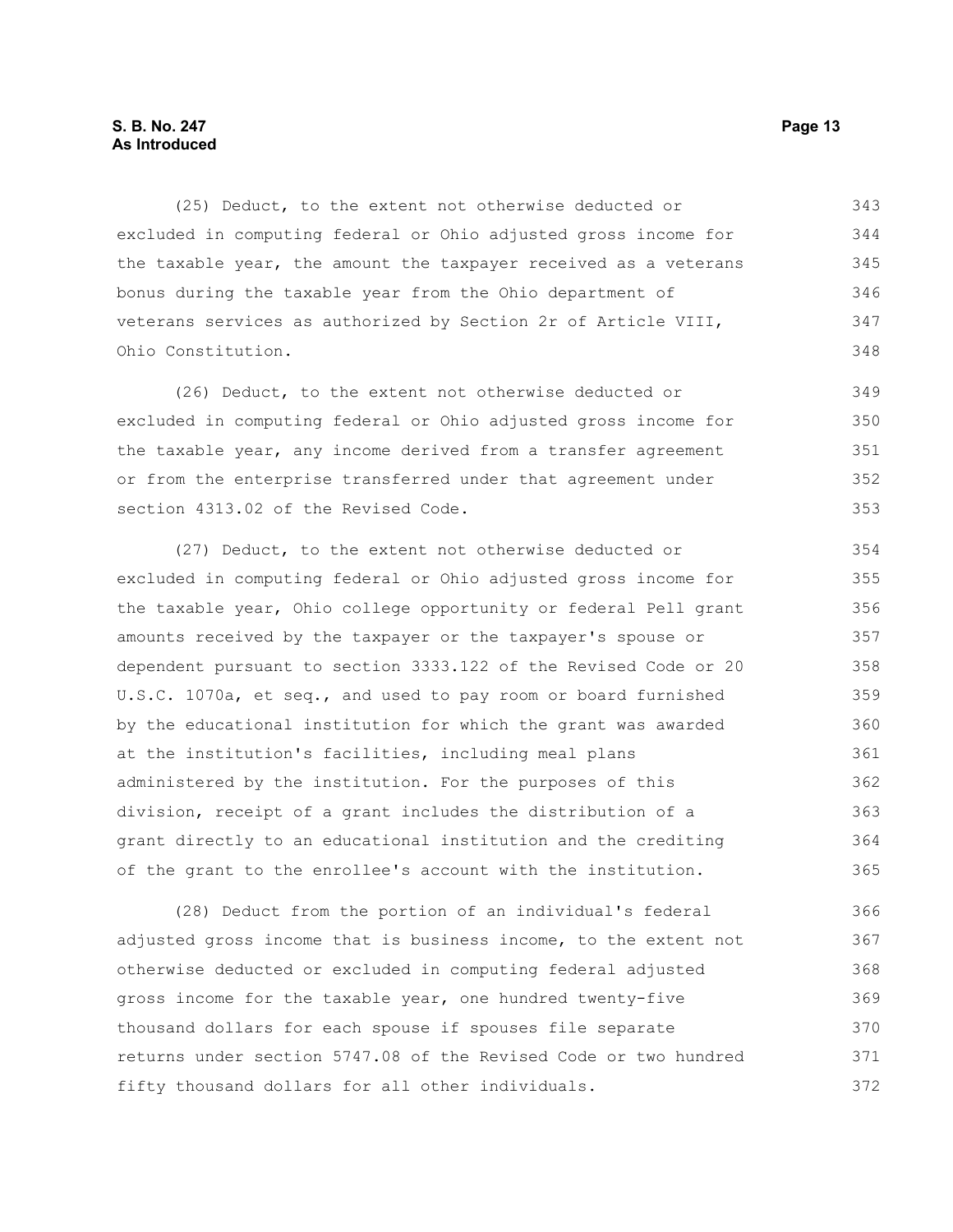#### **S. B. No. 247 Page 14 As Introduced**

(29) Deduct, as provided under section 5747.78 of the Revised Code, contributions to ABLE savings accounts made in accordance with sections 113.50 to 113.56 of the Revised Code. 373 374 375

(30)(a) Deduct, to the extent not otherwise deducted or excluded in computing federal or Ohio adjusted gross income during the taxable year, all of the following: 376 377 378

(i) Compensation paid to a qualifying employee described in division (A)(14)(a) of section 5703.94 of the Revised Code to the extent such compensation is for disaster work conducted in this state during a disaster response period pursuant to a qualifying solicitation received by the employee's employer; 379 380 381 382 383

(ii) Compensation paid to a qualifying employee described in division (A)(14)(b) of section 5703.94 of the Revised Code to the extent such compensation is for disaster work conducted in this state by the employee during the disaster response period on critical infrastructure owned or used by the employee's employer; 384 385 386 387 388 389

(iii) Income received by an out-of-state disaster business for disaster work conducted in this state during a disaster response period, or, if the out-of-state disaster business is a pass-through entity, a taxpayer's distributive share of the pass-through entity's income from the business conducting disaster work in this state during a disaster response period, if, in either case, the disaster work is conducted pursuant to a qualifying solicitation received by the business. 390 391 392 393 394 395 396 397

(b) All terms used in division (A)(30) of this section have the same meanings as in section 5703.94 of the Revised Code. 398 399 400

(31) For a taxpayer who is a qualifying Ohio educator,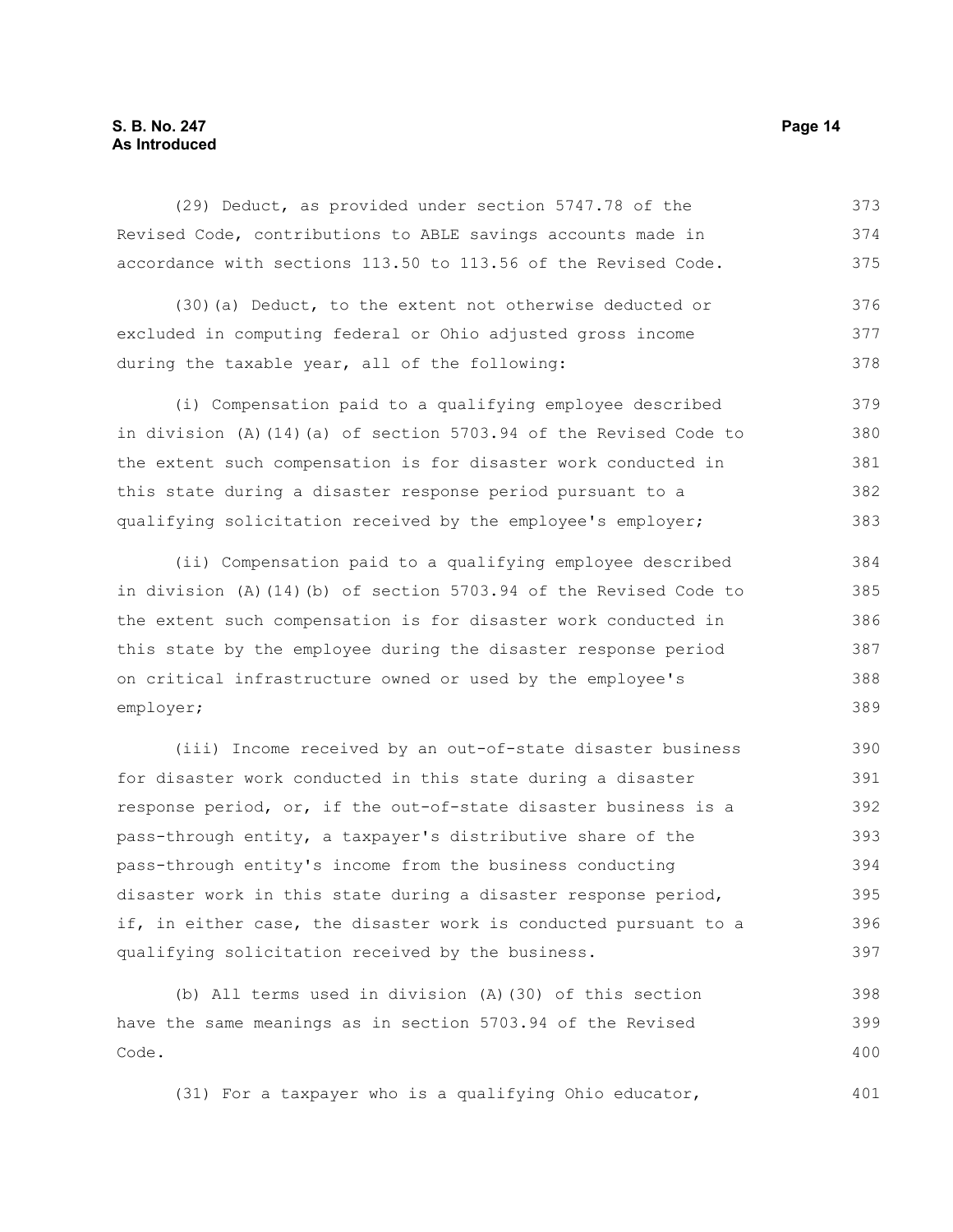deduct, to the extent not otherwise deducted or excluded in computing federal or Ohio adjusted gross income for the taxable year, the lesser of two hundred fifty dollars or the amount of expenses described in subsections (a)(2)(D)(i) and (ii) of section 62 of the Internal Revenue Code paid or incurred by the taxpayer during the taxpayer's taxable year in excess of the amount the taxpayer is authorized to deduct for that taxable year under subsection (a)(2)(D) of that section. 402 403 404 405 406 407 408 409

(32) Deduct, to the extent not otherwise deducted or excluded in computing federal or Ohio adjusted gross income for the taxable year, amounts received by the taxpayer as a disability severance payment, computed under 10 U.S.C. 1212, following discharge or release under honorable conditions from the armed forces, as defined by 10 U.S.C. 101. 410 411 412 413 414 415

(33) Deduct, to the extent not otherwise deducted or excluded in computing federal adjusted gross income or Ohio adjusted gross income, amounts not subject to tax due to an agreement entered into under division (A)(2) of section 5747.05 of the Revised Code. 416 417 418 419 420

(34) Deduct amounts as provided under section 5747.79 of the Revised Code related to the taxpayer's qualifying capital gains and deductible payroll. 421 422 423

To the extent a qualifying capital gain described under division (A)(34) of this section is business income, the taxpayer shall deduct those gains under this division before deducting any such gains under division (A)(28) of this section. 424 425 426 427

(35)(a) For taxable years beginning in or after 2026, deduct, to the extent not otherwise deducted or excluded in computing federal or Ohio adjusted gross income for the taxable 428 429 430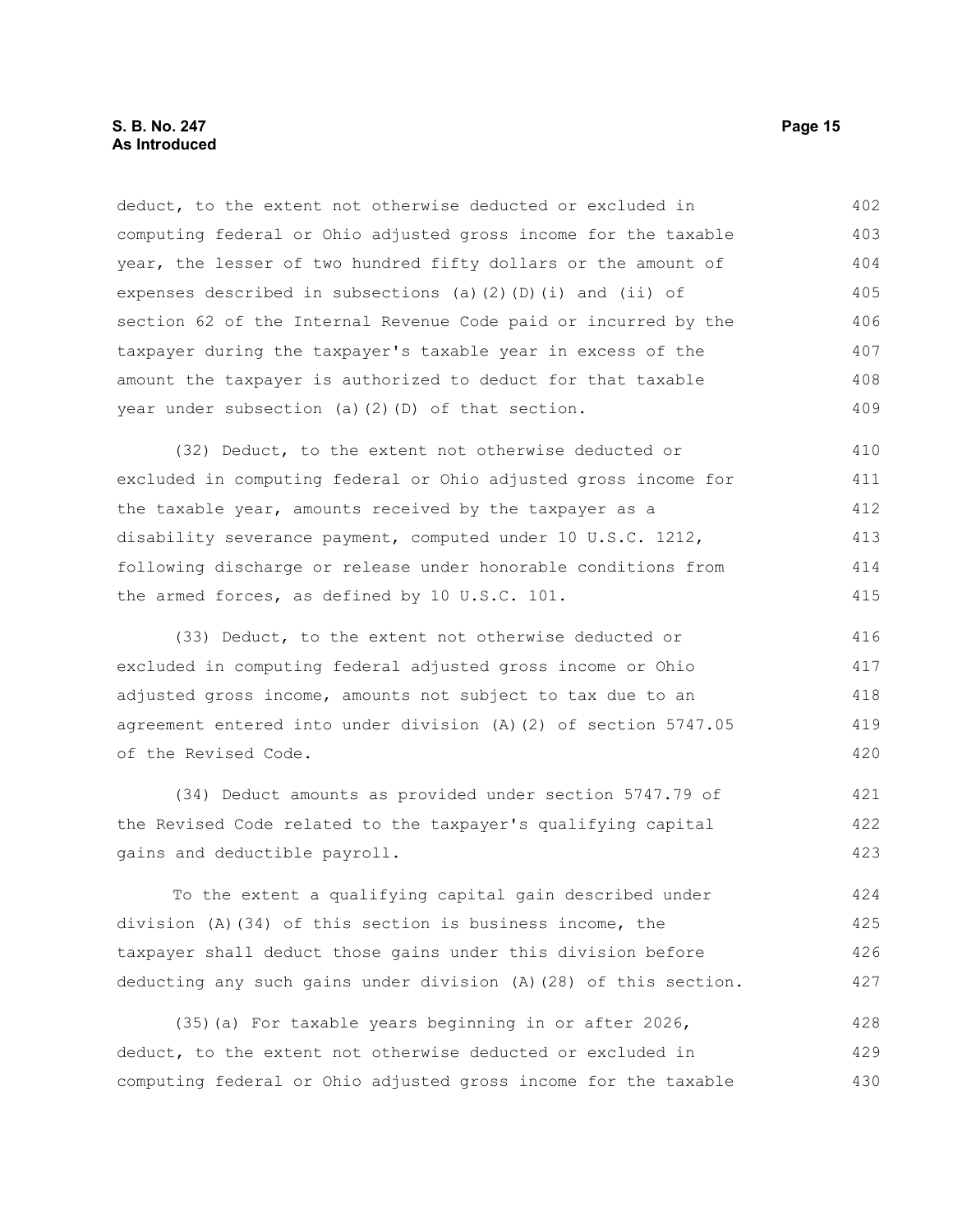| . .<br>×<br>×<br>۰, |  |
|---------------------|--|
|                     |  |

(i) One hundred per cent of the capital gain received by the taxpayer in the taxable year from a qualifying interest in an Ohio venture capital operating company attributable to the company's investments in Ohio businesses during the period for which the company was an Ohio venture operating company; and 432 433 434 435 436

(ii) Fifty per cent of the capital gain received by the taxpayer in the taxable year from a qualifying interest in an Ohio venture capital operating company attributable to the company's investments in all other businesses during the period for which the company was an Ohio venture operating company. 437 438 439 440 441

(b) Add amounts previously deducted by the taxpayer under division (A)(35)(a) of this section if the director of development certifies to the tax commissioner that the requirements for the deduction were not met. 442 443 444 445

(c) All terms used in division (A)(35) of this section have the same meanings as in section 122.851 of the Revised Code. 446 447 448

(d) To the extent a capital gain described in division (A) (35)(a) of this section is business income, the taxpayer shall apply that division before applying division (A)(28) of this section. 449 450 451 452

(B) "Business income" means income, including gain or loss, arising from transactions, activities, and sources in the regular course of a trade or business and includes income, gain, or loss from real property, tangible property, and intangible property if the acquisition, rental, management, and disposition of the property constitute integral parts of the regular course of a trade or business operation. "Business income" includes 453 454 455 456 457 458 459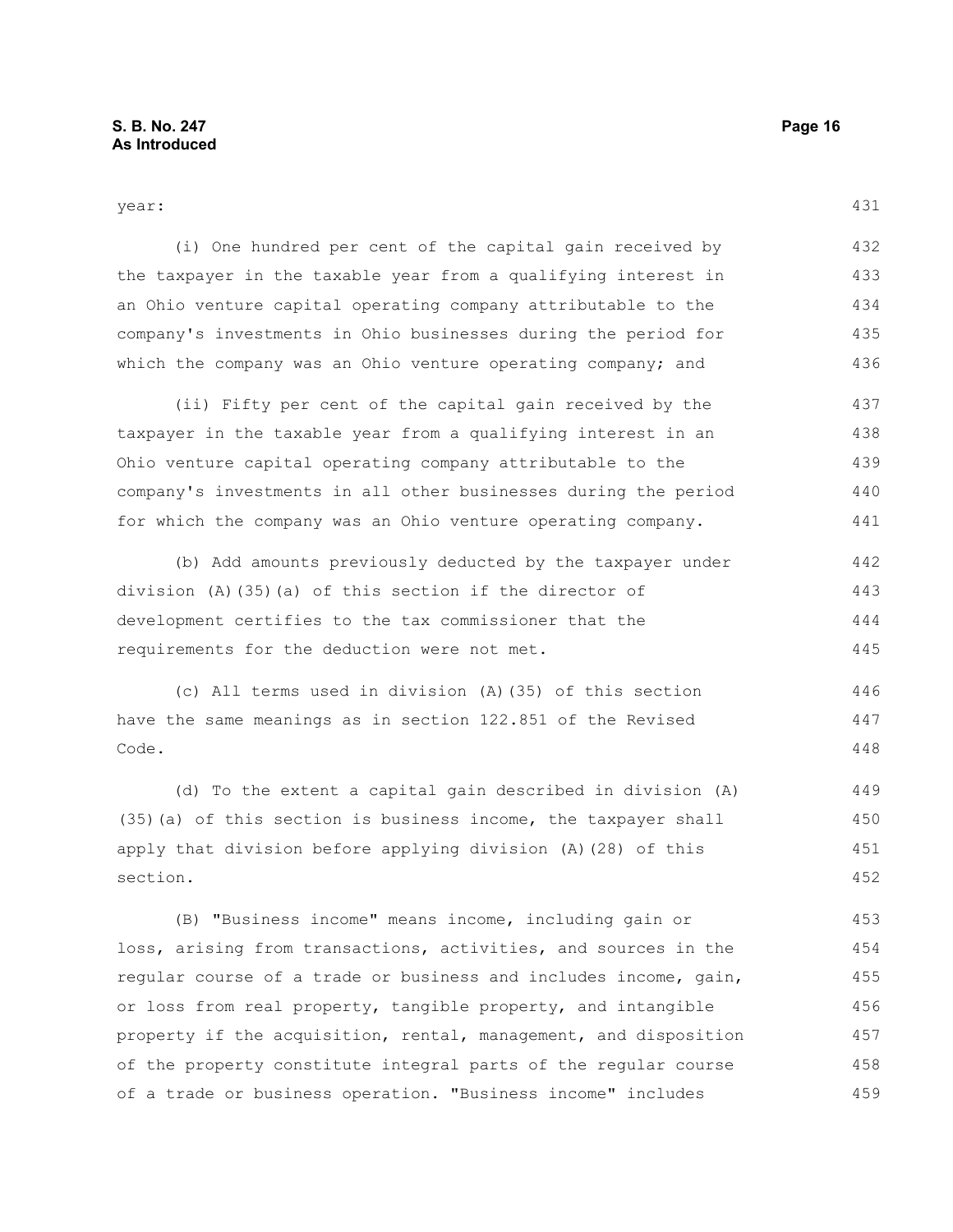| income, including gain or loss, from a partial or complete       | 460 |
|------------------------------------------------------------------|-----|
| liquidation of a business, including, but not limited to, gain   | 461 |
| or loss from the sale or other disposition of goodwill_or the_   | 462 |
| sale of an equity or ownership interest in a business.           | 463 |
| As used in this division, the "sale of an equity or              | 464 |
| ownership interest in a business" means sales to which either or | 465 |
| both of the following apply:                                     | 466 |
| (1) The sale is treated for federal income tax purposes as       | 467 |
| the sale of assets;                                              | 468 |
| (2) The seller materially participated, as described in 26       | 469 |
| C.F.R. 1.469-5T, in the activities of the business during the    | 470 |
| taxable year in which the sale occurs or during any of the five  | 471 |
| preceding taxable years.                                         | 472 |
| (C) "Nonbusiness income" means all income other than             | 473 |
| business income and may include, but is not limited to,          | 474 |
| compensation, rents and royalties from real or tangible personal | 475 |
| property, capital gains, interest, dividends and distributions,  | 476 |
| patent or copyright royalties, or lottery winnings, prizes, and  | 477 |
| awards.                                                          | 478 |
| (D) "Compensation" means any form of remuneration paid to        | 479 |
| an employee for personal services.                               | 480 |
| (E) "Fiduciary" means a quardian, trustee, executor,             | 481 |
| administrator, receiver, conservator, or any other person acting | 482 |
| in any fiduciary capacity for any individual, trust, or estate.  | 483 |
| (F) "Fiscal year" means an accounting period of twelve           | 484 |
| months ending on the last day of any month other than December.  | 485 |
| (G) "Individual" means any natural person.                       | 486 |
| (H) "Internal Revenue Code" means the "Internal Revenue          | 487 |
|                                                                  |     |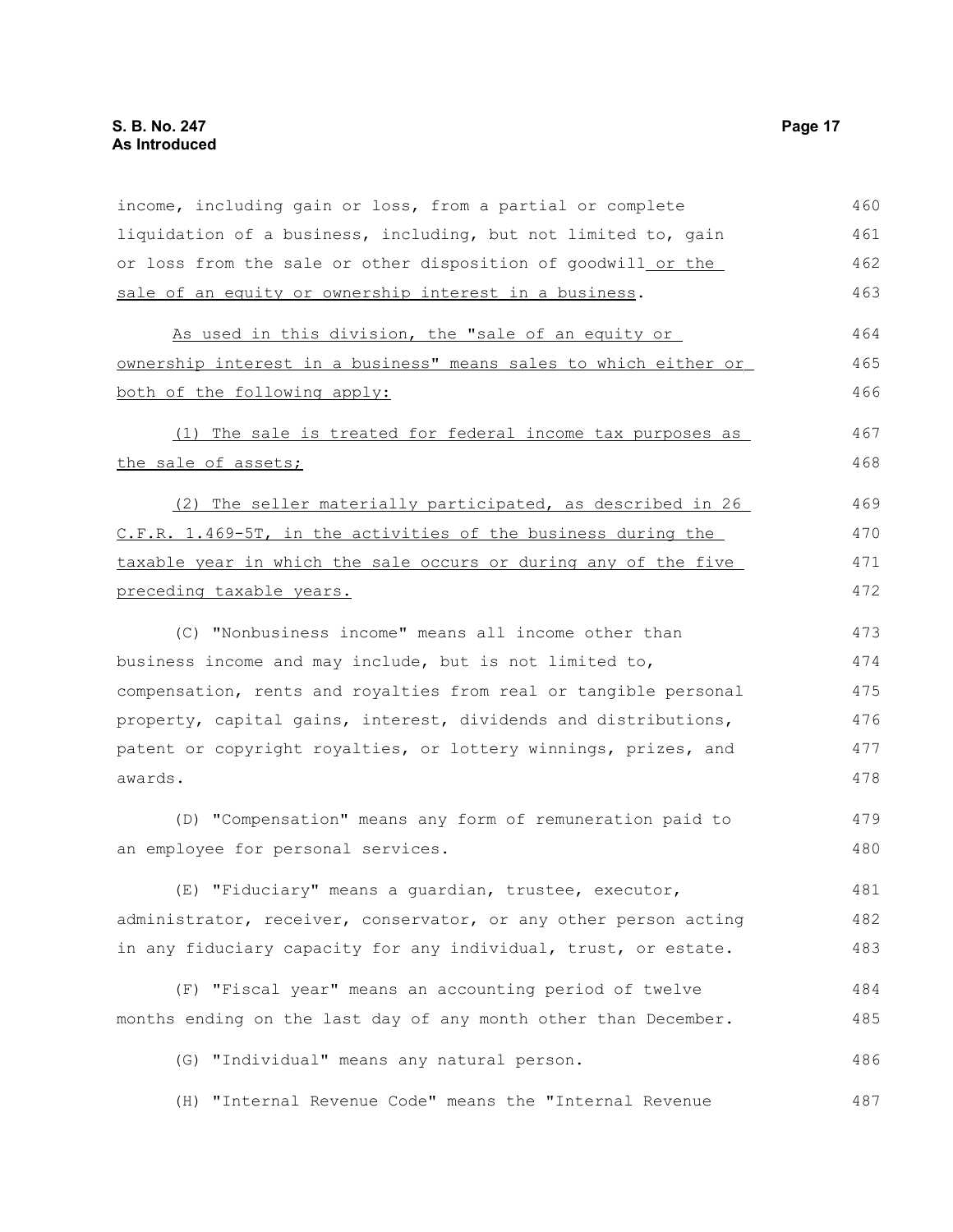| Code of 1986," 100 Stat. 2085, 26 U.S.C.A. 1, as amended.                  | 488 |
|----------------------------------------------------------------------------|-----|
| (I) "Resident" means any of the following:                                 | 489 |
| (1) An individual who is domiciled in this state, subject                  | 490 |
| to section 5747.24 of the Revised Code;                                    | 491 |
| (2) The estate of a decedent who at the time of death was                  | 492 |
| domiciled in this state. The domicile tests of section 5747.24             | 493 |
| of the Revised Code are not controlling for purposes of division           | 494 |
| $(I)$ $(2)$ of this section.                                               | 495 |
| (3) A trust that, in whole or part, resides in this state.                 | 496 |
| If only part of a trust resides in this state, the trust is a              | 497 |
| resident only with respect to that part.                                   | 498 |
| For the purposes of division (I) (3) of this section:                      | 499 |
| (a) A trust resides in this state for the trust's current                  | 500 |
| taxable year to the extent, as described in division $(I)$ $(3)$ $(d)$     | 501 |
| of this section, that the trust consists directly or indirectly,           | 502 |
| in whole or in part, of assets, net of any related liabilities,            | 503 |
| that were transferred, or caused to be transferred, directly or            | 504 |
| indirectly, to the trust by any of the following:                          | 505 |
| (i) A person, a court, or a governmental entity or                         | 506 |
| instrumentality on account of the death of a decedent, but only            | 507 |
| if the trust is described in division $(I)$ $(3)$ $(e)$ $(i)$ or $(ii)$ of | 508 |
| this section;                                                              | 509 |
| (ii) A person who was domiciled in this state for the                      | 510 |
| purposes of this chapter when the person directly or indirectly            | 511 |
| transferred assets to an irrevocable trust, but only if at least           |     |
| one of the trust's qualifying beneficiaries is domiciled in this           | 513 |
| state for the purposes of this chapter during all or some                  | 514 |
| portion of the trust's current taxable year;                               |     |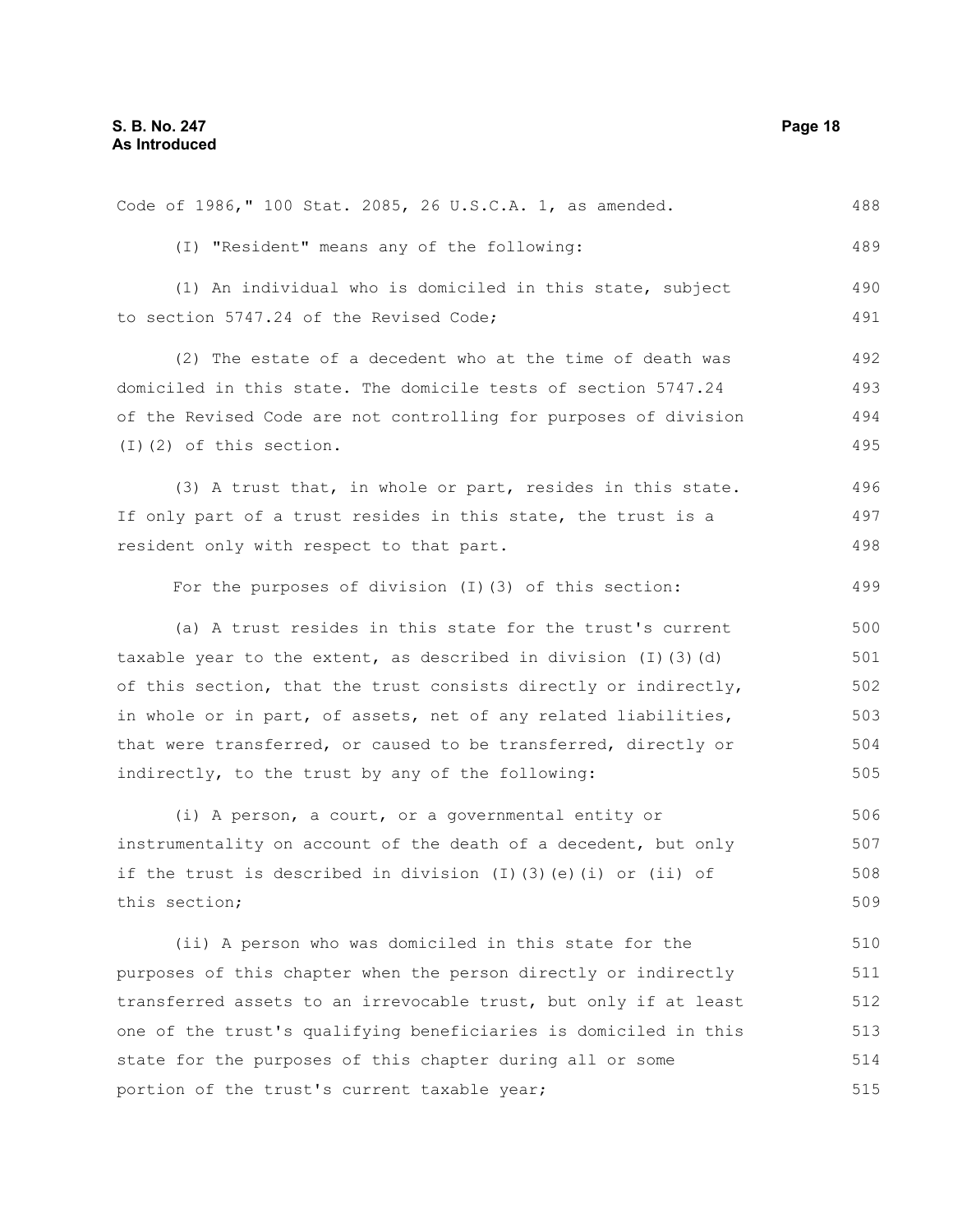#### **S. B. No. 247 Page 19 As Introduced**

(iii) A person who was domiciled in this state for the purposes of this chapter when the trust document or instrument or part of the trust document or instrument became irrevocable, but only if at least one of the trust's qualifying beneficiaries is a resident domiciled in this state for the purposes of this chapter during all or some portion of the trust's current taxable year. If a trust document or instrument became irrevocable upon the death of a person who at the time of death was domiciled in this state for purposes of this chapter, that person is a person described in division (I)(3)(a)(iii) of this section. 516 517 518 519 520 521 522 523 524 525 526

(b) A trust is irrevocable to the extent that the transferor is not considered to be the owner of the net assets of the trust under sections 671 to 678 of the Internal Revenue Code.

(c) With respect to a trust other than a charitable lead trust, "qualifying beneficiary" has the same meaning as "potential current beneficiary" as defined in section 1361(e)(2) of the Internal Revenue Code, and with respect to a charitable lead trust "qualifying beneficiary" is any current, future, or contingent beneficiary, but with respect to any trust "qualifying beneficiary" excludes a person or a governmental entity or instrumentality to any of which a contribution would qualify for the charitable deduction under section 170 of the Internal Revenue Code. 531 532 533 534 535 536 537 538 539 540

(d) For the purposes of division (I)(3)(a) of this section, the extent to which a trust consists directly or indirectly, in whole or in part, of assets, net of any related liabilities, that were transferred directly or indirectly, in whole or part, to the trust by any of the sources enumerated in 541 542 543 544 545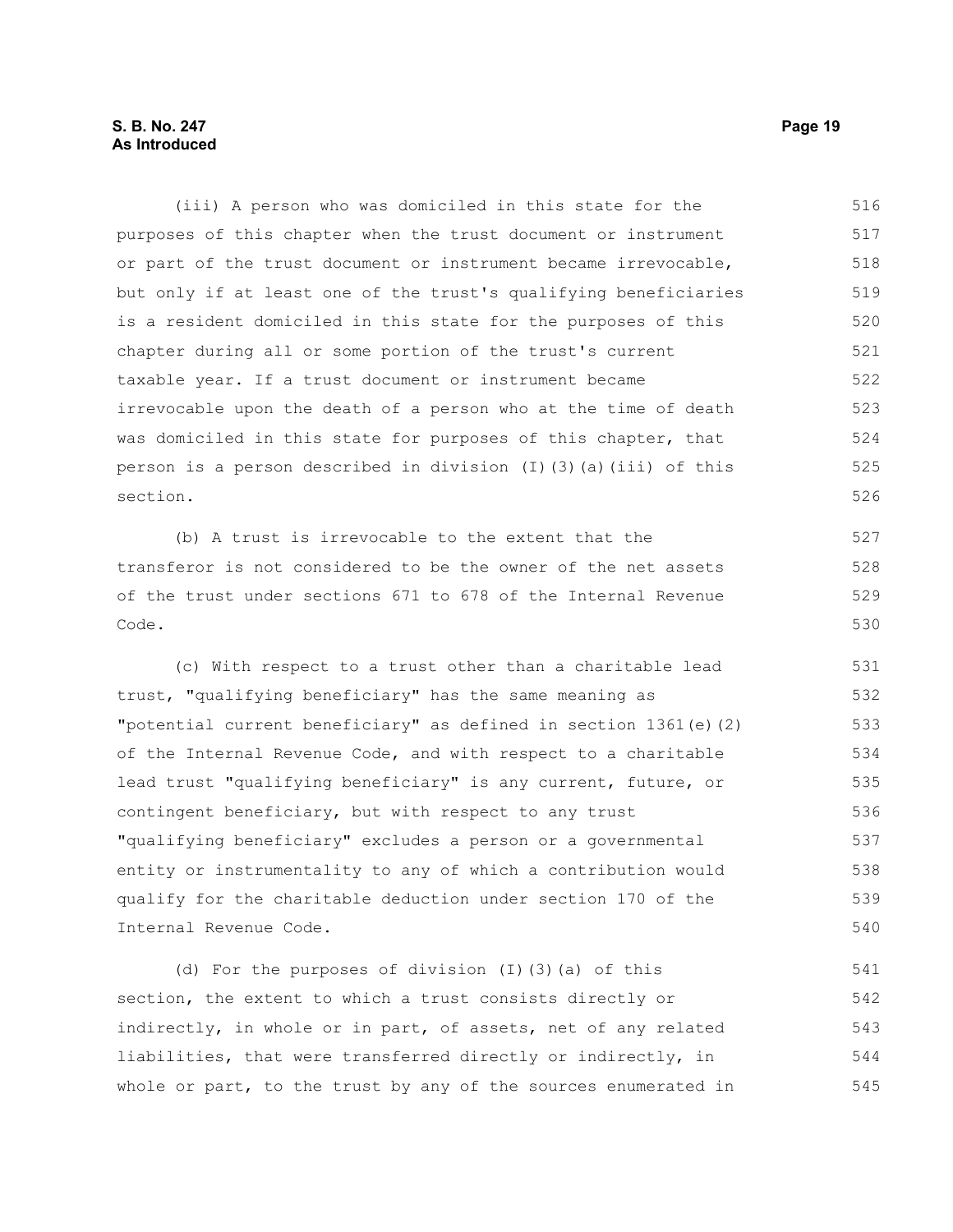that division shall be ascertained by multiplying the fair market value of the trust's assets, net of related liabilities, by the qualifying ratio, which shall be computed as follows: 546 547 548

(i) The first time the trust receives assets, the numerator of the qualifying ratio is the fair market value of those assets at that time, net of any related liabilities, from sources enumerated in division (I)(3)(a) of this section. The denominator of the qualifying ratio is the fair market value of all the trust's assets at that time, net of any related liabilities. 549 550 551 552 553 554 555

(ii) Each subsequent time the trust receives assets, a revised qualifying ratio shall be computed. The numerator of the revised qualifying ratio is the sum of (1) the fair market value of the trust's assets immediately prior to the subsequent transfer, net of any related liabilities, multiplied by the qualifying ratio last computed without regard to the subsequent transfer, and (2) the fair market value of the subsequently transferred assets at the time transferred, net of any related liabilities, from sources enumerated in division (I)(3)(a) of this section. The denominator of the revised qualifying ratio is the fair market value of all the trust's assets immediately after the subsequent transfer, net of any related liabilities. 556 557 558 559 560 561 562 563 564 565 566 567

(iii) Whether a transfer to the trust is by or from any of the sources enumerated in division (I)(3)(a) of this section shall be ascertained without regard to the domicile of the trust's beneficiaries. 568 569 570 571

(e) For the purposes of division (I)(3)(a)(i) of this section: 572 573

(i) A trust is described in division (I)(3)(e)(i) of this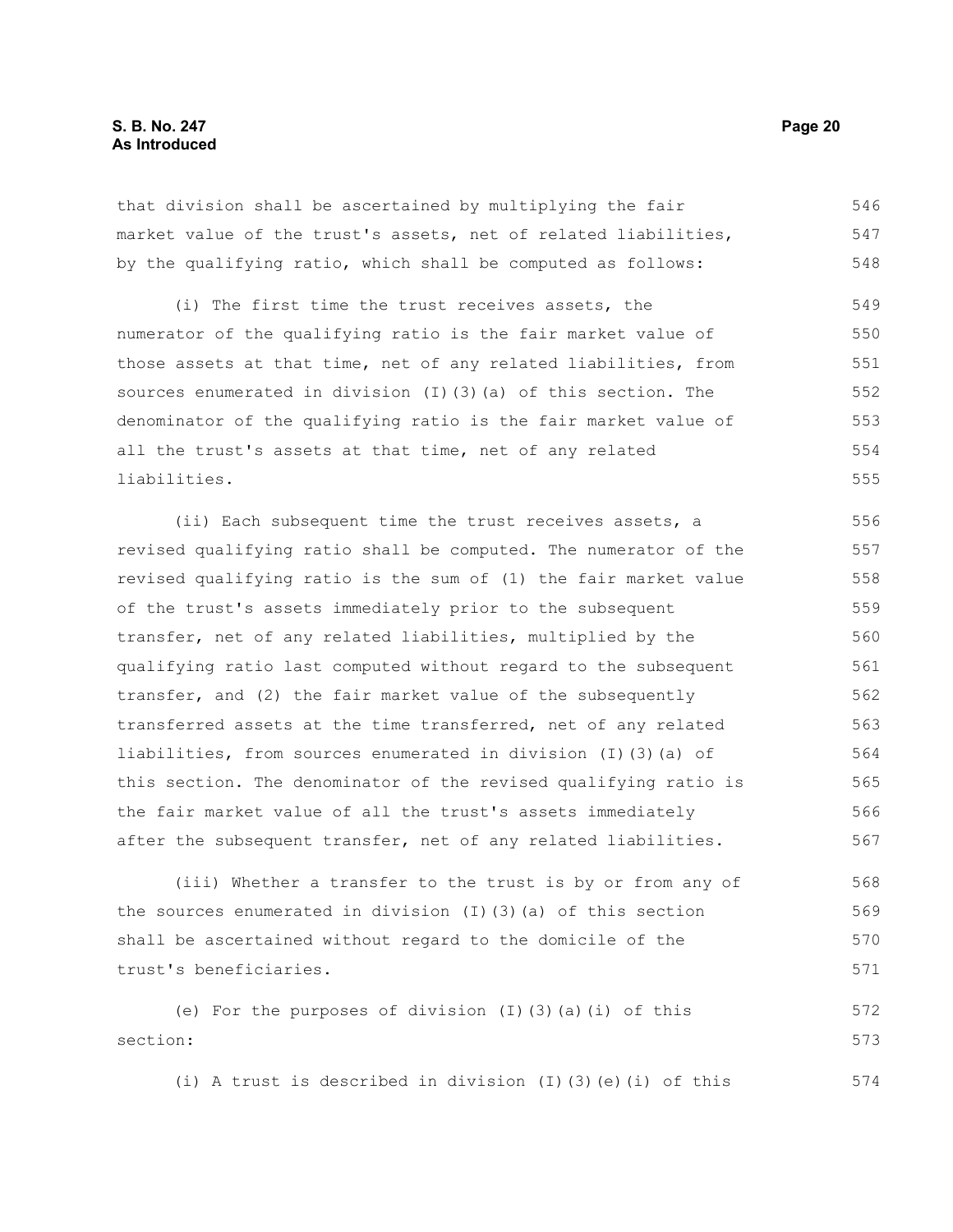section if the trust is a testamentary trust and the testator of that testamentary trust was domiciled in this state at the time of the testator's death for purposes of the taxes levied under Chapter 5731. of the Revised Code. 575 576 577 578

(ii) A trust is described in division (I)(3)(e)(ii) of this section if the transfer is a qualifying transfer described in any of divisions (I)(3)(f)(i) to (vi) of this section, the trust is an irrevocable inter vivos trust, and at least one of the trust's qualifying beneficiaries is domiciled in this state for purposes of this chapter during all or some portion of the trust's current taxable year.

(f) For the purposes of division  $(I)(3)(e)(ii)$  of this section, a "qualifying transfer" is a transfer of assets, net of any related liabilities, directly or indirectly to a trust, if the transfer is described in any of the following:

(i) The transfer is made to a trust, created by the decedent before the decedent's death and while the decedent was domiciled in this state for the purposes of this chapter, and, prior to the death of the decedent, the trust became irrevocable while the decedent was domiciled in this state for the purposes of this chapter. 590 591 592 593 594 595

(ii) The transfer is made to a trust to which the decedent, prior to the decedent's death, had directly or indirectly transferred assets, net of any related liabilities, while the decedent was domiciled in this state for the purposes of this chapter, and prior to the death of the decedent the trust became irrevocable while the decedent was domiciled in this state for the purposes of this chapter. 596 597 598 599 600 601 602

(iii) The transfer is made on account of a contractual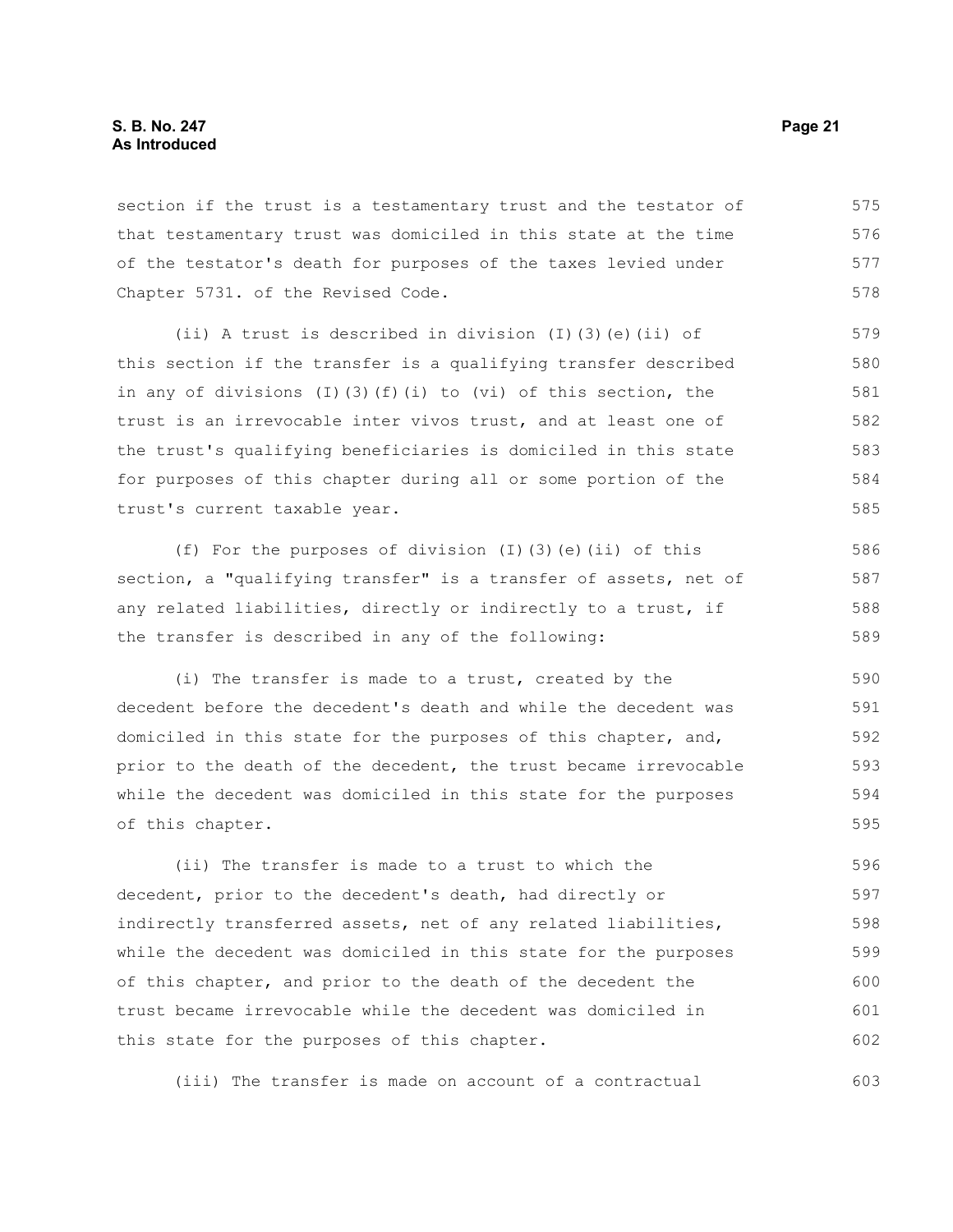relationship existing directly or indirectly between the transferor and either the decedent or the estate of the decedent at any time prior to the date of the decedent's death, and the decedent was domiciled in this state at the time of death for purposes of the taxes levied under Chapter 5731. of the Revised Code. 604 605 606 607 608 609

(iv) The transfer is made to a trust on account of a contractual relationship existing directly or indirectly between the transferor and another person who at the time of the decedent's death was domiciled in this state for purposes of this chapter. 610 611 612 613 614

(v) The transfer is made to a trust on account of the will of a testator who was domiciled in this state at the time of the testator's death for purposes of the taxes levied under Chapter 5731. of the Revised Code.

(vi) The transfer is made to a trust created by or caused to be created by a court, and the trust was directly or indirectly created in connection with or as a result of the death of an individual who, for purposes of the taxes levied under Chapter 5731. of the Revised Code, was domiciled in this state at the time of the individual's death. 619 620 621 622 623 624

(g) The tax commissioner may adopt rules to ascertain the part of a trust residing in this state.

(J) "Nonresident" means an individual or estate that is not a resident. An individual who is a resident for only part of a taxable year is a nonresident for the remainder of that taxable year. 627 628 629 630

(K) "Pass-through entity" has the same meaning as in section 5733.04 of the Revised Code. 631 632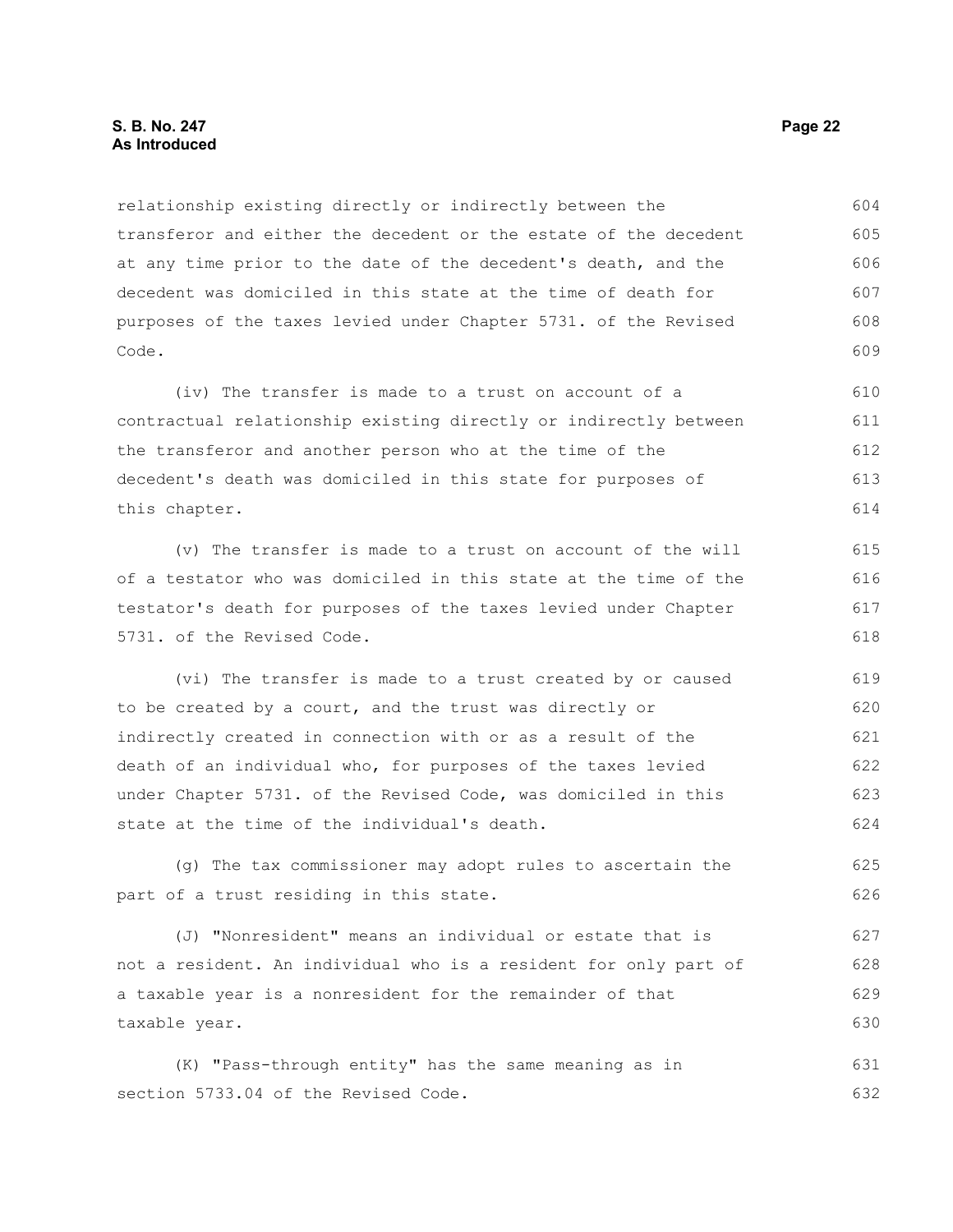Code:

(L) "Return" means the notifications and reports required to be filed pursuant to this chapter for the purpose of reporting the tax due and includes declarations of estimated tax when so required. (M) "Taxable year" means the calendar year or the taxpayer's fiscal year ending during the calendar year, or fractional part thereof, upon which the adjusted gross income is calculated pursuant to this chapter. (N) "Taxpayer" means any person subject to the tax imposed by section 5747.02 of the Revised Code or any pass-through entity that makes the election under division (D) of section 5747.08 of the Revised Code. (O) "Dependents" means one of the following: (1) For taxable years beginning on or after January 1, 2018, and before January 1, 2026, dependents as defined in the Internal Revenue Code; (2) For all other taxable years, dependents as defined in the Internal Revenue Code and as claimed in the taxpayer's federal income tax return for the taxable year or which the taxpayer would have been permitted to claim had the taxpayer filed a federal income tax return. (P) "Principal county of employment" means, in the case of a nonresident, the county within the state in which a taxpayer performs services for an employer or, if those services are performed in more than one county, the county in which the major portion of the services are performed. (Q) As used in sections 5747.50 to 5747.55 of the Revised 633 634 635 636 637 638 639 640 641 642 643 644 645 646 647 648 649 650 651 652 653 654 655 656 657 658 659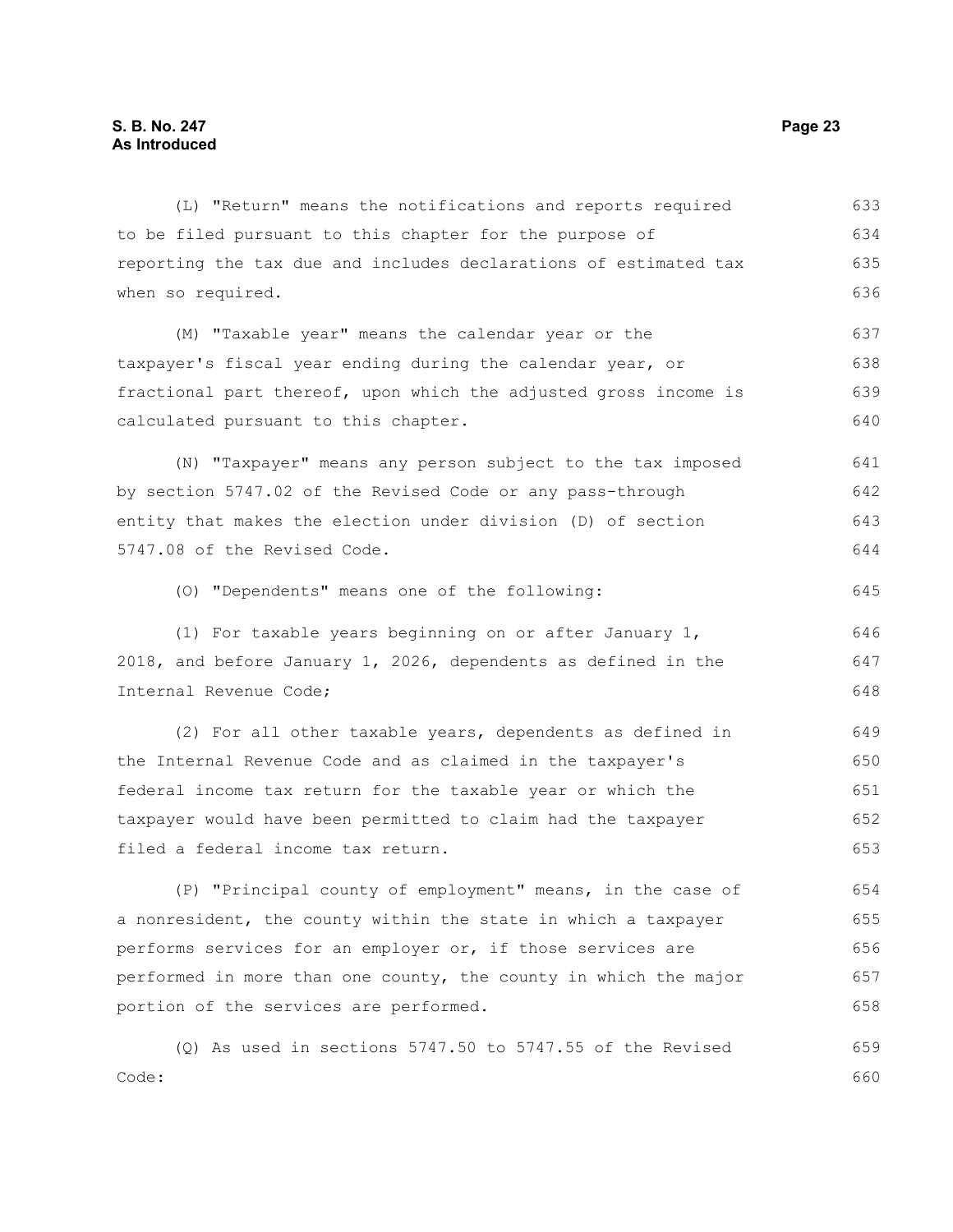(1) "Subdivision" means any county, municipal corporation, park district, or township. (2) "Essential local government purposes" includes all functions that any subdivision is required by general law to exercise, including like functions that are exercised under a charter adopted pursuant to the Ohio Constitution. (R) "Overpayment" means any amount already paid that exceeds the figure determined to be the correct amount of the tax. (S) "Taxable income" or "Ohio taxable income" applies only to estates and trusts, and means federal taxable income, as defined and used in the Internal Revenue Code, adjusted as follows: (1) Add interest or dividends, net of ordinary, necessary, and reasonable expenses not deducted in computing federal taxable income, on obligations or securities of any state or of any political subdivision or authority of any state, other than this state and its subdivisions and authorities, but only to the extent that such net amount is not otherwise includible in Ohio taxable income and is described in either division (S)(1)(a) or (b) of this section: (a) The net amount is not attributable to the S portion of an electing small business trust and has not been distributed to beneficiaries for the taxable year; (b) The net amount is attributable to the S portion of an electing small business trust for the taxable year. 661 662 663 664 665 666 667 668 669 670 671 672 673 674 675 676 677 678 679 680 681 682 683 684 685 686

(2) Add interest or dividends, net of ordinary, necessary, and reasonable expenses not deducted in computing federal taxable income, on obligations of any authority, commission, 687 688 689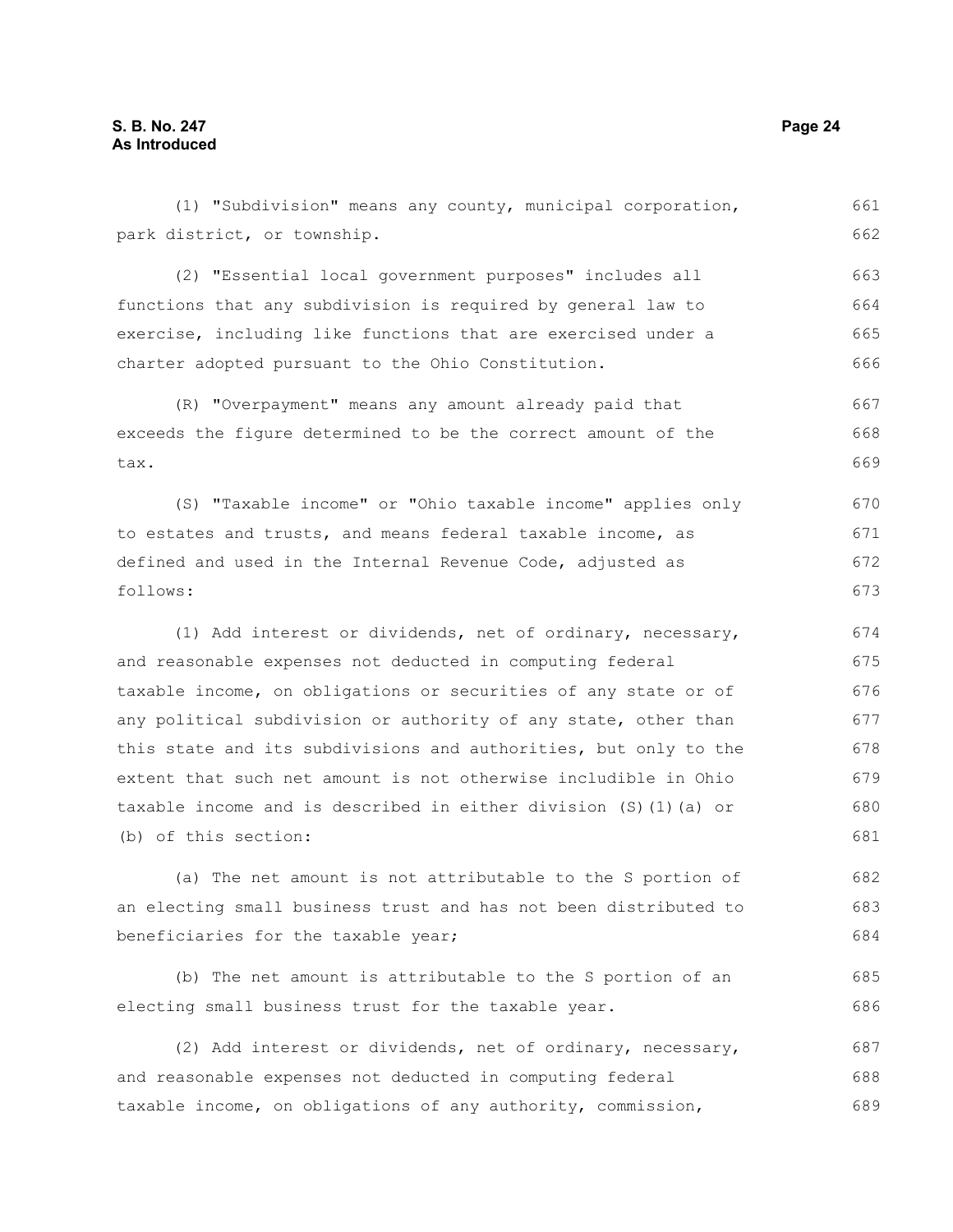instrumentality, territory, or possession of the United States to the extent that the interest or dividends are exempt from federal income taxes but not from state income taxes, but only to the extent that such net amount is not otherwise includible in Ohio taxable income and is described in either division (S) (1)(a) or (b) of this section; 690 691 692 693 694 695

(3) Add the amount of personal exemption allowed to the estate pursuant to section 642(b) of the Internal Revenue Code; 696 697

(4) Deduct interest or dividends, net of related expenses deducted in computing federal taxable income, on obligations of the United States and its territories and possessions or of any authority, commission, or instrumentality of the United States to the extent that the interest or dividends are exempt from state taxes under the laws of the United States, but only to the extent that such amount is included in federal taxable income and is described in either division (S)(1)(a) or (b) of this section; 698 699 700 701 702 703 704 705 706

(5) Deduct the amount of wages and salaries, if any, not otherwise allowable as a deduction but that would have been allowable as a deduction in computing federal taxable income for the taxable year, had the work opportunity tax credit allowed under sections 38, 51, and 52 of the Internal Revenue Code not been in effect, but only to the extent such amount relates either to income included in federal taxable income for the taxable year or to income of the S portion of an electing small business trust for the taxable year; 707 708 709 710 711 712 713 714 715

(6) Deduct any interest or interest equivalent, net of related expenses deducted in computing federal taxable income, on public obligations and purchase obligations, but only to the extent that such net amount relates either to income included in 716 717 718 719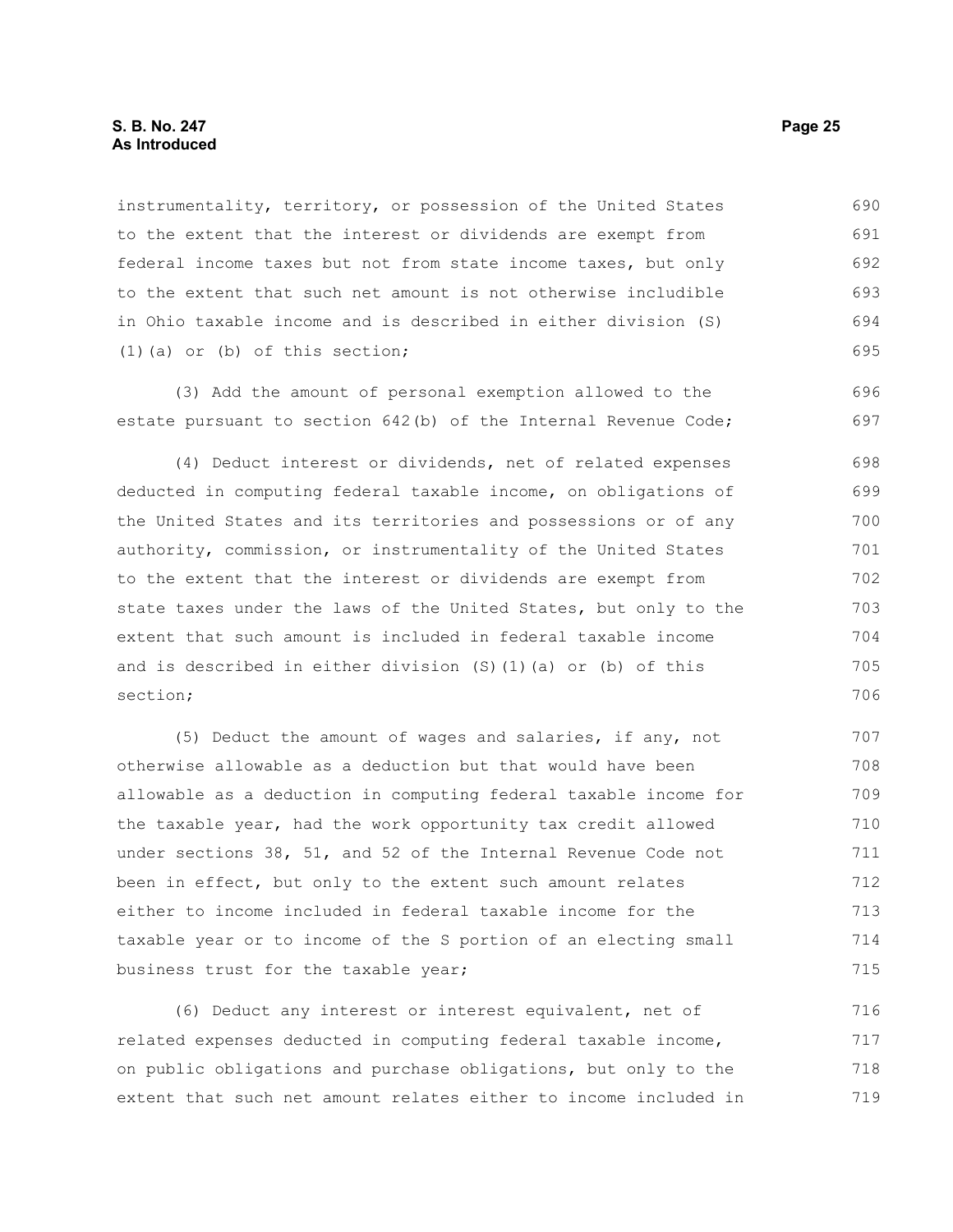federal taxable income for the taxable year or to income of the S portion of an electing small business trust for the taxable year; 720 721 722

(7) Add any loss or deduct any gain resulting from sale, exchange, or other disposition of public obligations to the extent that such loss has been deducted or such gain has been included in computing either federal taxable income or income of the S portion of an electing small business trust for the taxable year; 723 724 725 726 727 728

(8) Except in the case of the final return of an estate, add any amount deducted by the taxpayer on both its Ohio estate tax return pursuant to section 5731.14 of the Revised Code, and on its federal income tax return in determining federal taxable income; 729 730 731 732 733

(9)(a) Deduct any amount included in federal taxable income solely because the amount represents a reimbursement or refund of expenses that in a previous year the decedent had deducted as an itemized deduction pursuant to section 63 of the Internal Revenue Code and applicable treasury regulations. The deduction otherwise allowed under division (S)(9)(a) of this section shall be reduced to the extent the reimbursement is attributable to an amount the taxpayer or decedent deducted under this section in any taxable year. 734 735 736 737 738 739 740 741 742

(b) Add any amount not otherwise included in Ohio taxable income for any taxable year to the extent that the amount is attributable to the recovery during the taxable year of any amount deducted or excluded in computing federal or Ohio taxable income in any taxable year, but only to the extent such amount has not been distributed to beneficiaries for the taxable year. 743 744 745 746 747 748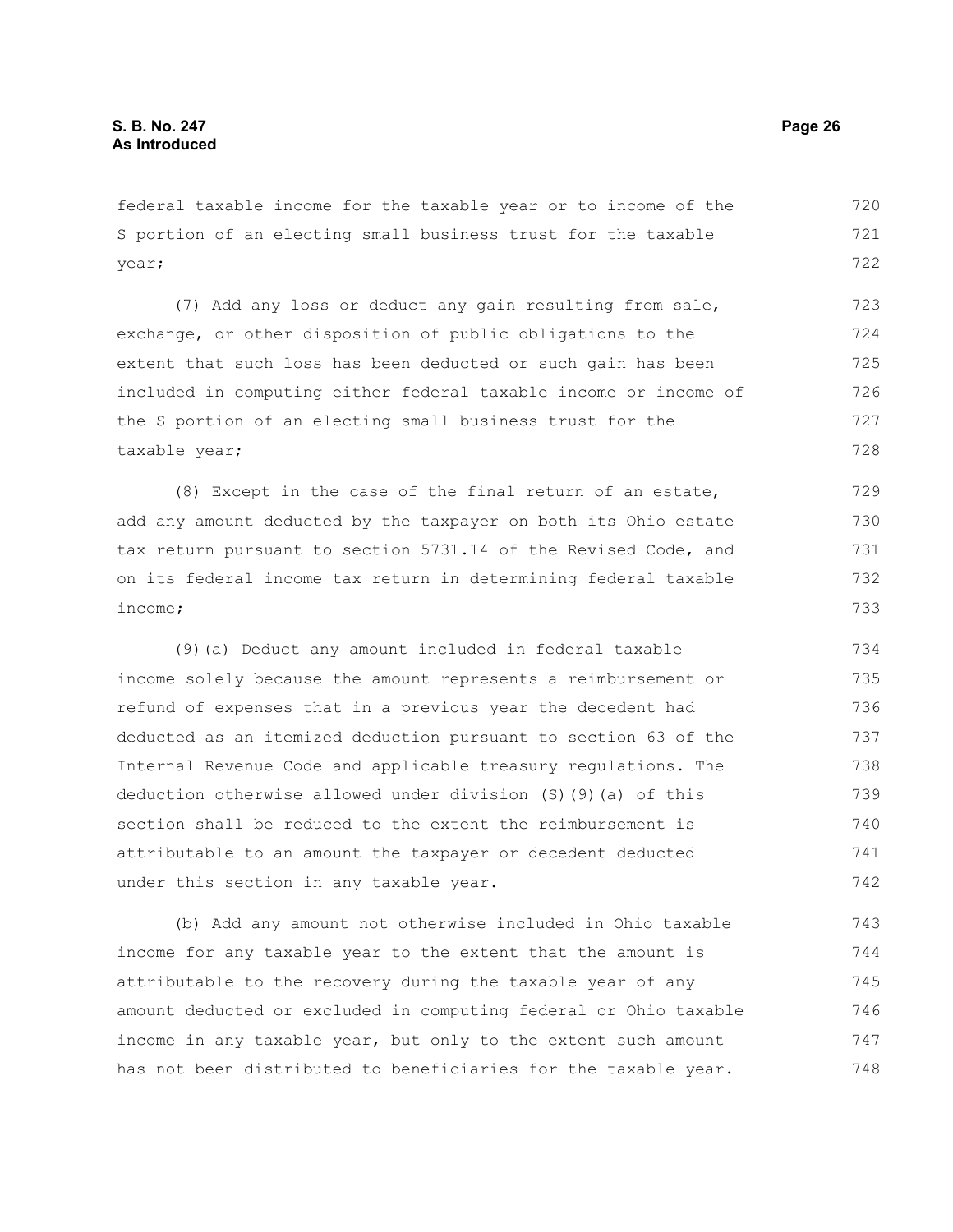#### **S. B. No. 247 Page 27 As Introduced**

(10) Deduct any portion of the deduction described in section 1341(a)(2) of the Internal Revenue Code, for repaying previously reported income received under a claim of right, that meets both of the following requirements: (a) It is allowable for repayment of an item that was included in the taxpayer's taxable income or the decedent's adjusted gross income for a prior taxable year and did not qualify for a credit under division (A) or (B) of section 5747.05 of the Revised Code for that year. (b) It does not otherwise reduce the taxpayer's taxable income or the decedent's adjusted gross income for the current or any other taxable year. (11) Add any amount claimed as a credit under section 5747.059 of the Revised Code to the extent that the amount satisfies either of the following: (a) The amount was deducted or excluded from the computation of the taxpayer's federal taxable income as required to be reported for the taxpayer's taxable year under the Internal Revenue Code; (b) The amount resulted in a reduction in the taxpayer's federal taxable income as required to be reported for any of the taxpayer's taxable years under the Internal Revenue Code. 750 751 752 753 754 755 756 757 758 759 760 761 762 763 764 765 766 767 768 769 770

(12) Deduct any amount, net of related expenses deducted in computing federal taxable income, that a trust is required to report as farm income on its federal income tax return, but only if the assets of the trust include at least ten acres of land satisfying the definition of "land devoted exclusively to agricultural use" under section 5713.30 of the Revised Code, regardless of whether the land is valued for tax purposes as 771 772 773 774 775 776 777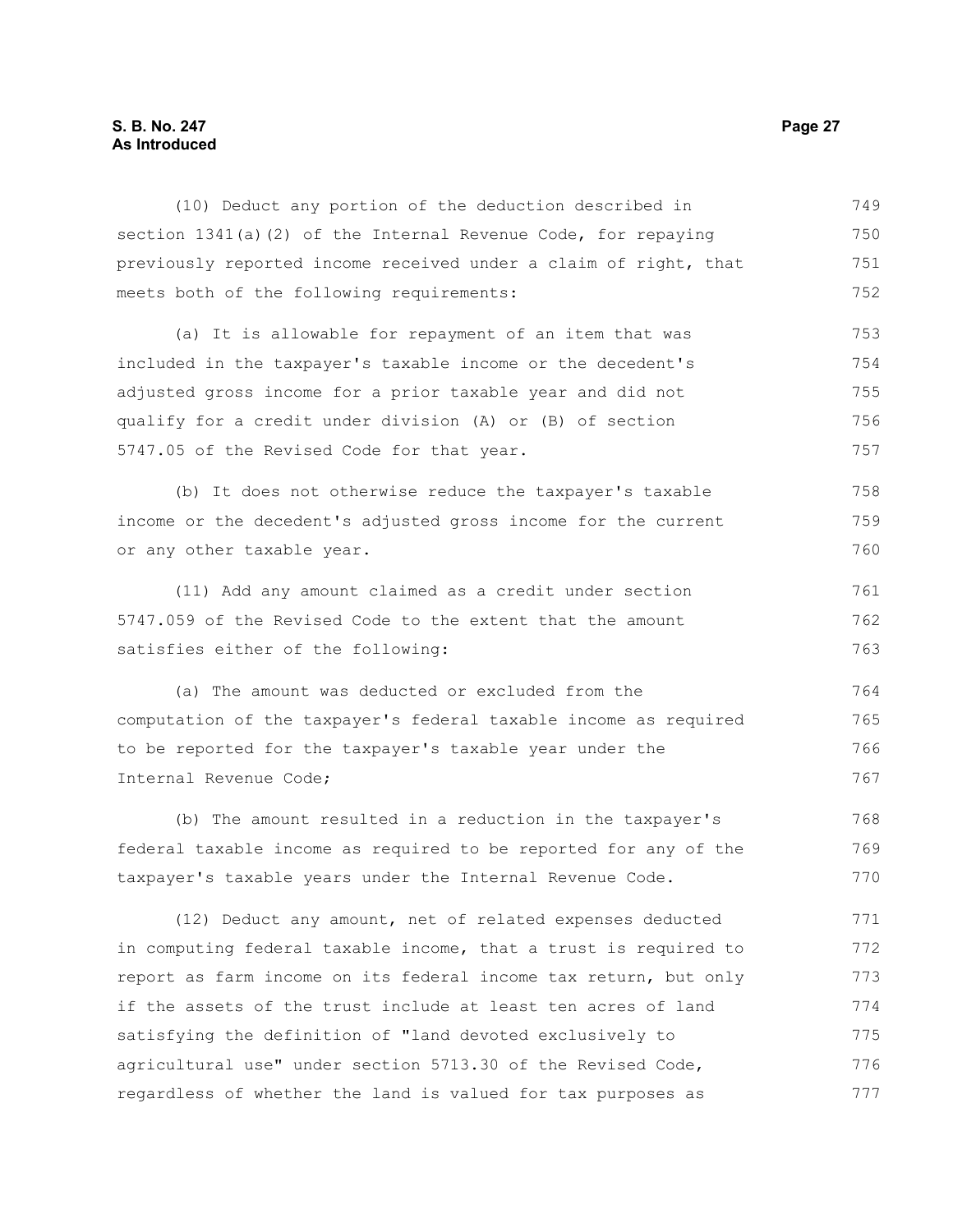such land under sections 5713.30 to 5713.38 of the Revised Code. If the trust is a pass-through entity investor, section 5747.231 of the Revised Code applies in ascertaining if the trust is eligible to claim the deduction provided by division (S)(12) of this section in connection with the pass-through entity's farm income. 778 779 780 781 782 783

Except for farm income attributable to the S portion of an electing small business trust, the deduction provided by division (S)(12) of this section is allowed only to the extent that the trust has not distributed such farm income. 784 785 786 787

(13) Add the net amount of income described in section 641(c) of the Internal Revenue Code to the extent that amount is not included in federal taxable income. 788 789 790

(14) Add or deduct the amount the taxpayer would be required to add or deduct under division (A)(17) or (18) of this section if the taxpayer's Ohio taxable income were computed in the same manner as an individual's Ohio adjusted gross income is computed under this section. 791 792 793 794 795

(T) "School district income" and "school district income tax" have the same meanings as in section 5748.01 of the Revised Code.

(U) As used in divisions (A)(7), (A)(8), (S)(6), and (S) (7) of this section, "public obligations," "purchase obligations," and "interest or interest equivalent" have the same meanings as in section 5709.76 of the Revised Code. 799 800 801 802

(V) "Limited liability company" means any limited liability company formed under Chapter 1705. or 1706. of the Revised Code or under the laws of any other state. 803 804 805

(W) "Pass-through entity investor" means any person who, 806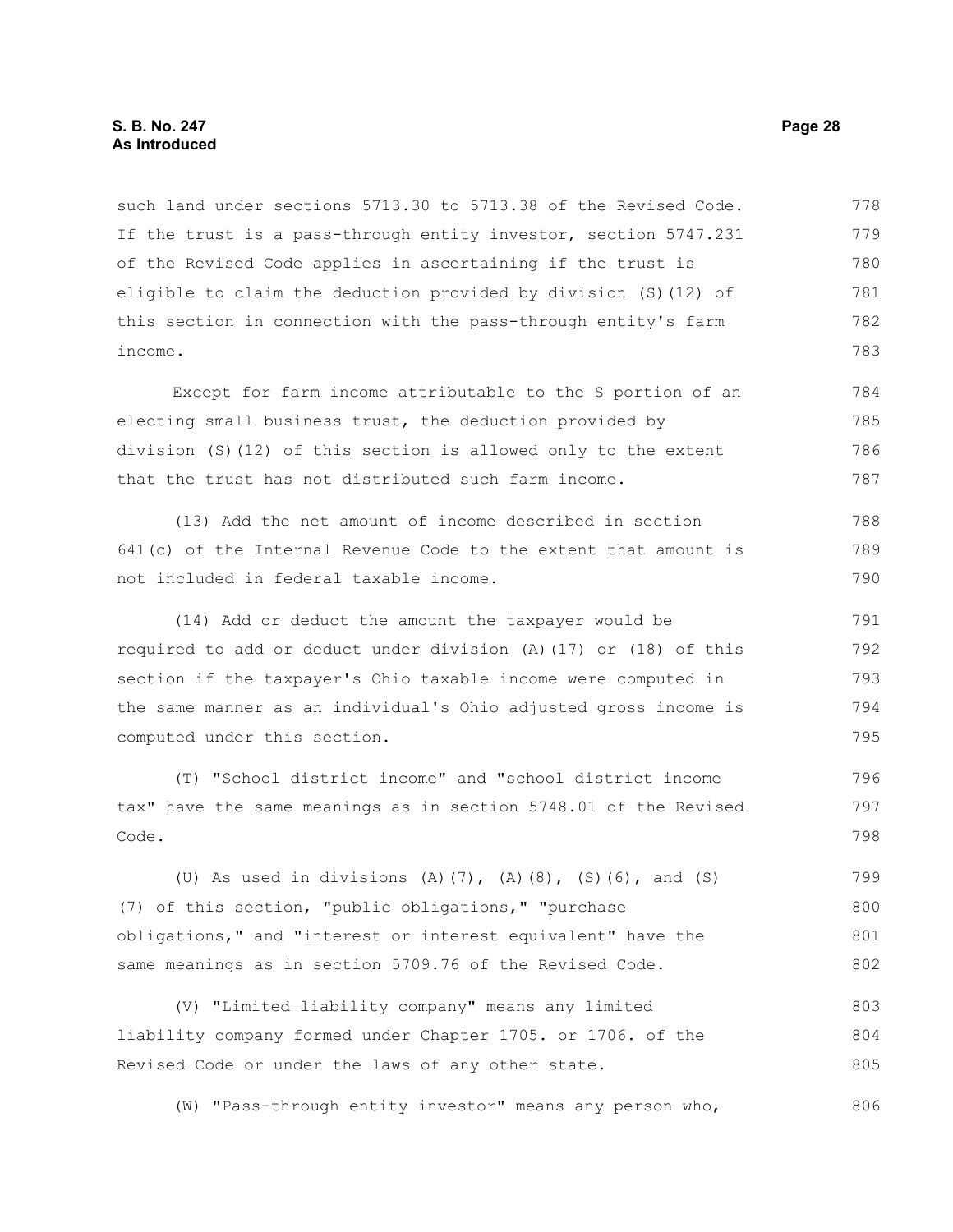during any portion of a taxable year of a pass-through entity, is a partner, member, shareholder, or equity investor in that pass-through entity. (X) "Banking day" has the same meaning as in section 1304.01 of the Revised Code. (Y) "Month" means a calendar month. (Z) "Quarter" means the first three months, the second three months, the third three months, or the last three months of the taxpayer's taxable year. (AA)(1) "Modified business income" means the business income included in a trust's Ohio taxable income after such taxable income is first reduced by the qualifying trust amount, if any. (2) "Qualifying trust amount" of a trust means capital gains and losses from the sale, exchange, or other disposition of equity or ownership interests in, or debt obligations of, a qualifying investee to the extent included in the trust's Ohio taxable income, but only if the following requirements are satisfied: (a) The book value of the qualifying investee's physical assets in this state and everywhere, as of the last day of the qualifying investee's fiscal or calendar year ending immediately prior to the date on which the trust recognizes the gain or loss, is available to the trust. 807 808 809 810 811 812 813 814 815 816 817 818 819 820 821 822 823 824 825 826 827 828 829 830

(b) The requirements of section 5747.011 of the Revised Code are satisfied for the trust's taxable year in which the trust recognizes the gain or loss. 831 832 833

Any gain or loss that is not a qualifying trust amount is 834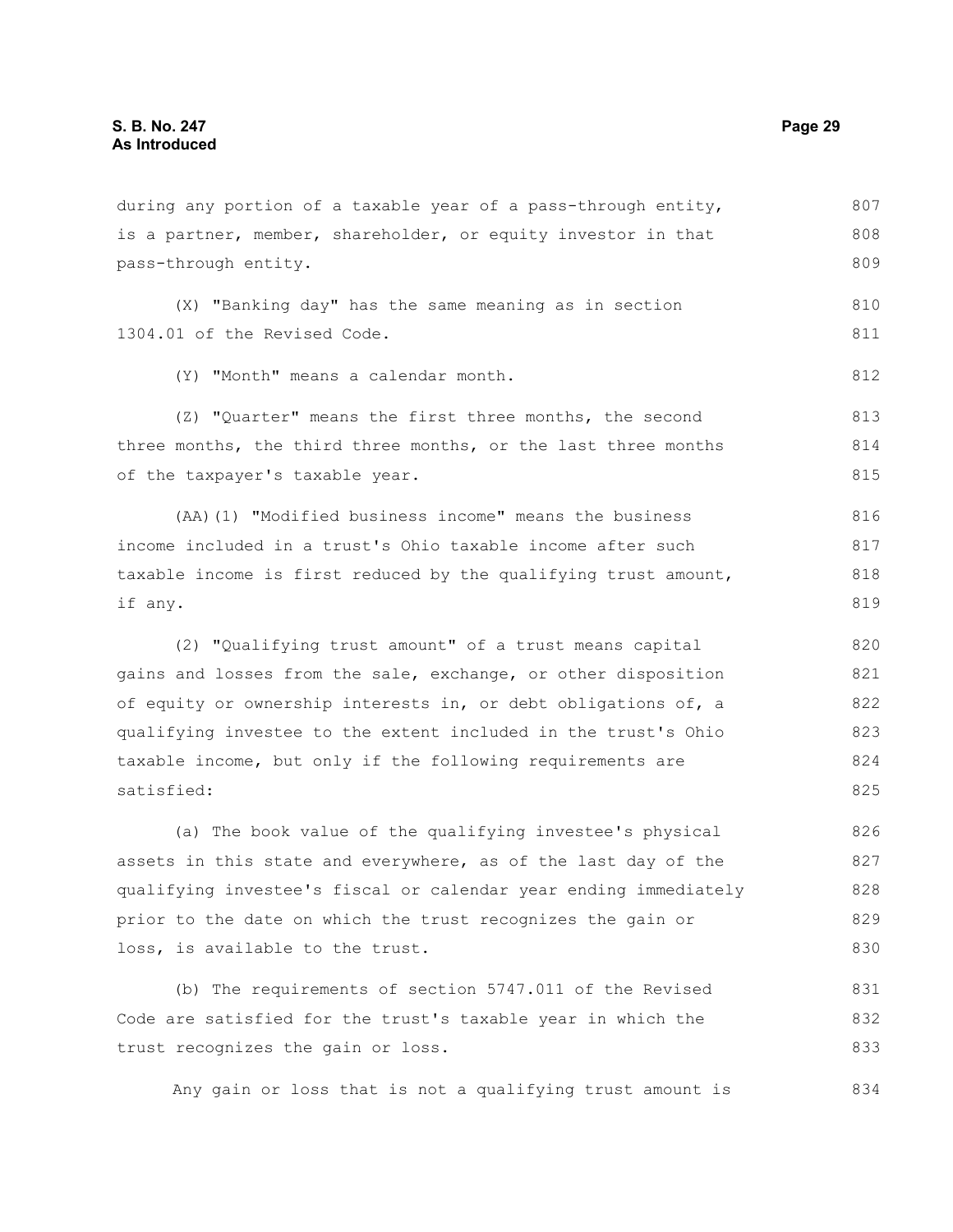modified business income, qualifying investment income, or modified nonbusiness income, as the case may be. (3) "Modified nonbusiness income" means a trust's Ohio taxable income other than modified business income, other than the qualifying trust amount, and other than qualifying investment income, as defined in section 5747.012 of the Revised Code, to the extent such qualifying investment income is not otherwise part of modified business income. (4) "Modified Ohio taxable income" applies only to trusts, and means the sum of the amounts described in divisions (AA)(4) (a) to (c) of this section: (a) The fraction, calculated under section 5747.013, and applying section 5747.231 of the Revised Code, multiplied by the sum of the following amounts: (i) The trust's modified business income; (ii) The trust's qualifying investment income, as defined in section 5747.012 of the Revised Code, but only to the extent the qualifying investment income does not otherwise constitute modified business income and does not otherwise constitute a qualifying trust amount. (b) The qualifying trust amount multiplied by a fraction, the numerator of which is the sum of the book value of the qualifying investee's physical assets in this state on the last day of the qualifying investee's fiscal or calendar year ending 835 836 837 838 839 840 841 842 843 844 845 846 847 848 849 850 851 852 853 854 855 856 857 858

qualifying trust amount, and the denominator of which is the sum of the book value of the qualifying investee's total physical assets everywhere on the last day of the qualifying investee's fiscal or calendar year ending immediately prior to the day on 860 861 862 863

immediately prior to the day on which the trust recognizes the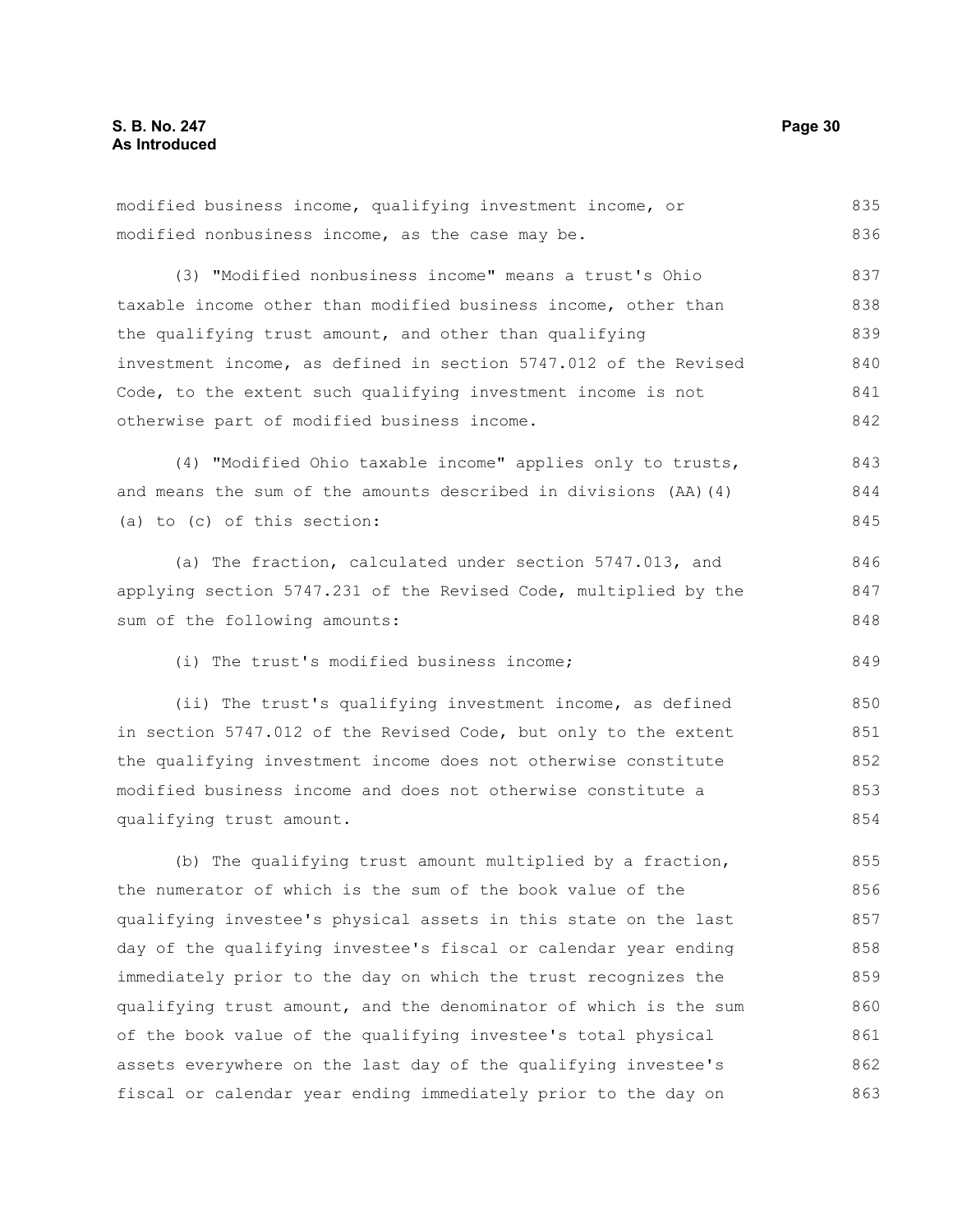which the trust recognizes the qualifying trust amount. If, for a taxable year, the trust recognizes a qualifying trust amount with respect to more than one qualifying investee, the amount described in division (AA)(4)(b) of this section shall equal the sum of the products so computed for each such qualifying investee. 864 865 866 867 868 869

(c)(i) With respect to a trust or portion of a trust that is a resident as ascertained in accordance with division (I)(3) (d) of this section, its modified nonbusiness income.

(ii) With respect to a trust or portion of a trust that is not a resident as ascertained in accordance with division (I)(3) (d) of this section, the amount of its modified nonbusiness income satisfying the descriptions in divisions (B)(2) to (5) of section 5747.20 of the Revised Code, except as otherwise provided in division (AA)(4)(c)(ii) of this section. With respect to a trust or portion of a trust that is not a resident as ascertained in accordance with division (I)(3)(d) of this section, the trust's portion of modified nonbusiness income recognized from the sale, exchange, or other disposition of a debt interest in or equity interest in a section 5747.212 entity, as defined in section 5747.212 of the Revised Code, without regard to division (A) of that section, shall not be allocated to this state in accordance with section 5747.20 of the Revised Code but shall be apportioned to this state in accordance with division (B) of section 5747.212 of the Revised Code without regard to division (A) of that section. 873 874 875 876 877 878 879 880 881 882 883 884 885 886 887 888 889

If the allocation and apportionment of a trust's income under divisions (AA)(4)(a) and (c) of this section do not fairly represent the modified Ohio taxable income of the trust in this state, the alternative methods described in division (C) of 890 891 892 893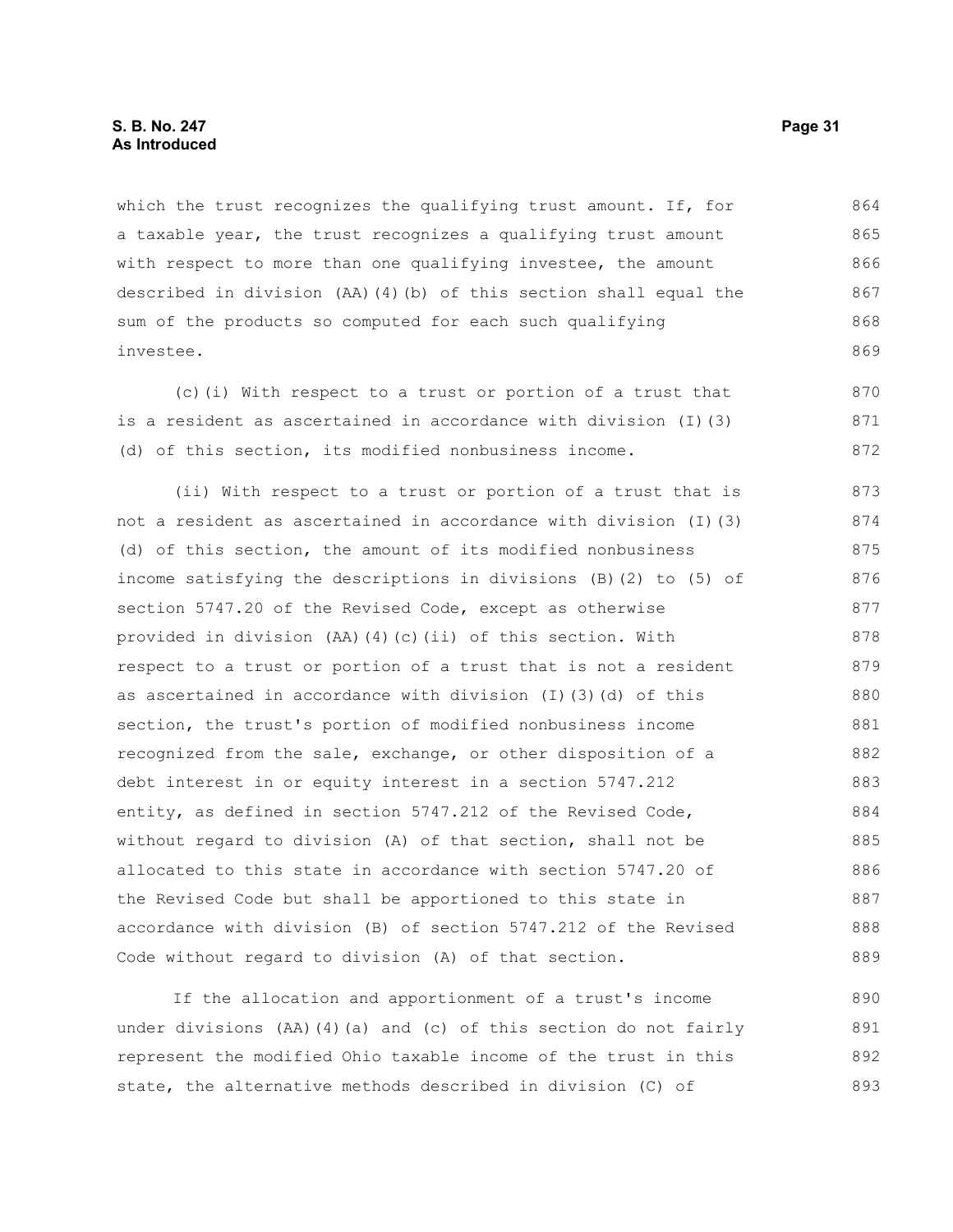section 5747.21 of the Revised Code may be applied in the manner and to the same extent provided in that section. 894 895

(5)(a) Except as set forth in division (AA)(5)(b) of this section, "qualifying investee" means a person in which a trust has an equity or ownership interest, or a person or unit of government the debt obligations of either of which are owned by a trust. For the purposes of division (AA)(2)(a) of this section and for the purpose of computing the fraction described in division (AA)(4)(b) of this section, all of the following apply: 896 897 898 899 900 901 902

(i) If the qualifying investee is a member of a qualifying controlled group on the last day of the qualifying investee's fiscal or calendar year ending immediately prior to the date on which the trust recognizes the gain or loss, then "qualifying investee" includes all persons in the qualifying controlled group on such last day. 903 904 905 906 907 908

(ii) If the qualifying investee, or if the qualifying investee and any members of the qualifying controlled group of which the qualifying investee is a member on the last day of the qualifying investee's fiscal or calendar year ending immediately prior to the date on which the trust recognizes the gain or loss, separately or cumulatively own, directly or indirectly, on the last day of the qualifying investee's fiscal or calendar year ending immediately prior to the date on which the trust recognizes the qualifying trust amount, more than fifty per cent of the equity of a pass-through entity, then the qualifying investee and the other members are deemed to own the proportionate share of the pass-through entity's physical assets which the pass-through entity directly or indirectly owns on the last day of the pass-through entity's calendar or fiscal year ending within or with the last day of the qualifying investee's 909 910 911 912 913 914 915 916 917 918 919 920 921 922 923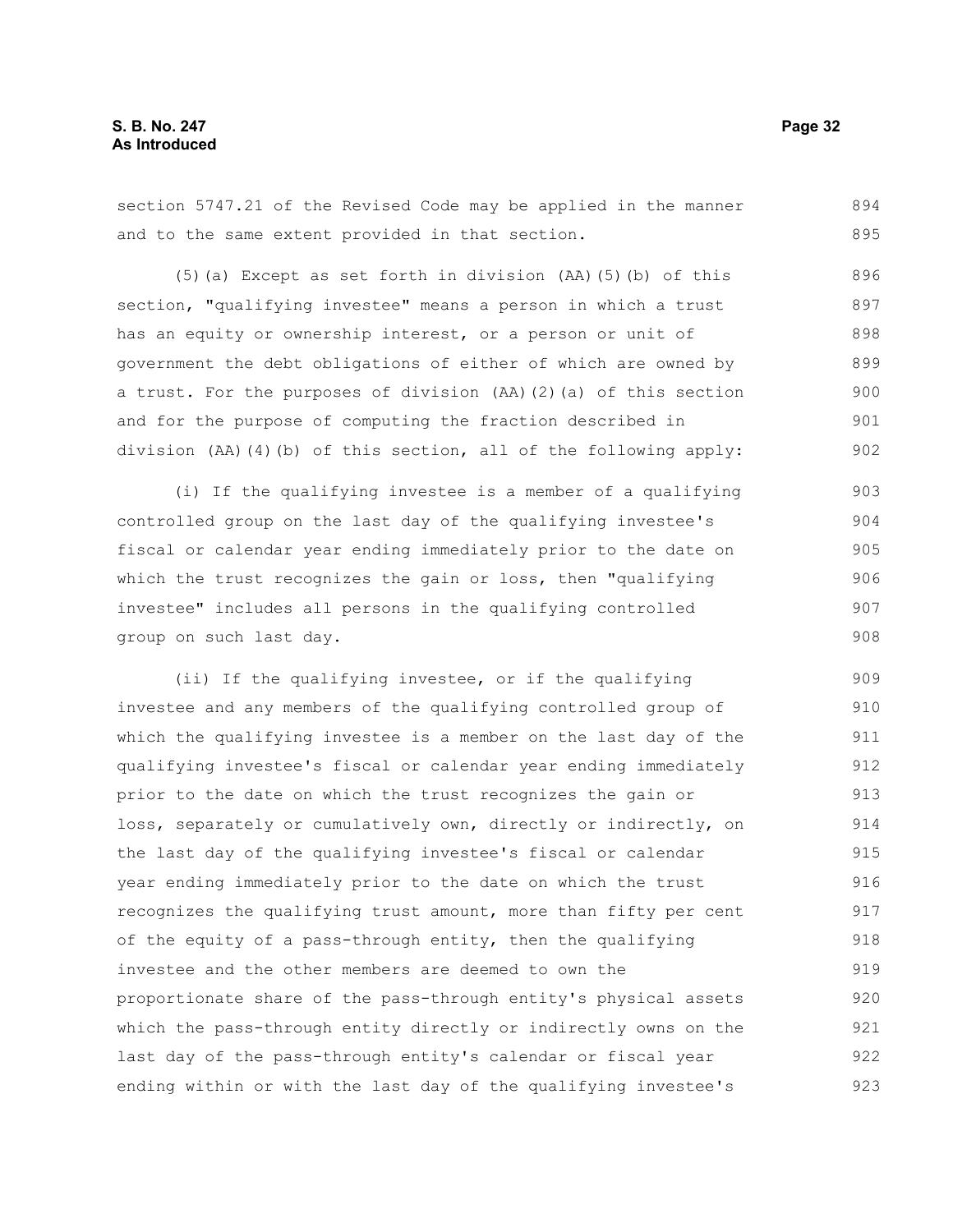fiscal or calendar year ending immediately prior to the date on which the trust recognizes the qualifying trust amount. 924 925

(iii) For the purposes of division (AA)(5)(a)(iii) of this section, "upper level pass-through entity" means a pass-through entity directly or indirectly owning any equity of another passthrough entity, and "lower level pass-through entity" means that other pass-through entity. 926 927 928 929 930

An upper level pass-through entity, whether or not it is also a qualifying investee, is deemed to own, on the last day of the upper level pass-through entity's calendar or fiscal year, the proportionate share of the lower level pass-through entity's physical assets that the lower level pass-through entity directly or indirectly owns on the last day of the lower level pass-through entity's calendar or fiscal year ending within or with the last day of the upper level pass-through entity's fiscal or calendar year. If the upper level pass-through entity directly and indirectly owns less than fifty per cent of the equity of the lower level pass-through entity on each day of the upper level pass-through entity's calendar or fiscal year in which or with which ends the calendar or fiscal year of the lower level pass-through entity and if, based upon clear and convincing evidence, complete information about the location and cost of the physical assets of the lower pass-through entity is not available to the upper level pass-through entity, then solely for purposes of ascertaining if a gain or loss constitutes a qualifying trust amount, the upper level passthrough entity shall be deemed as owning no equity of the lower level pass-through entity for each day during the upper level pass-through entity's calendar or fiscal year in which or with which ends the lower level pass-through entity's calendar or fiscal year. Nothing in division (AA)(5)(a)(iii) of this section 931 932 933 934 935 936 937 938 939 940 941 942 943 944 945 946 947 948 949 950 951 952 953 954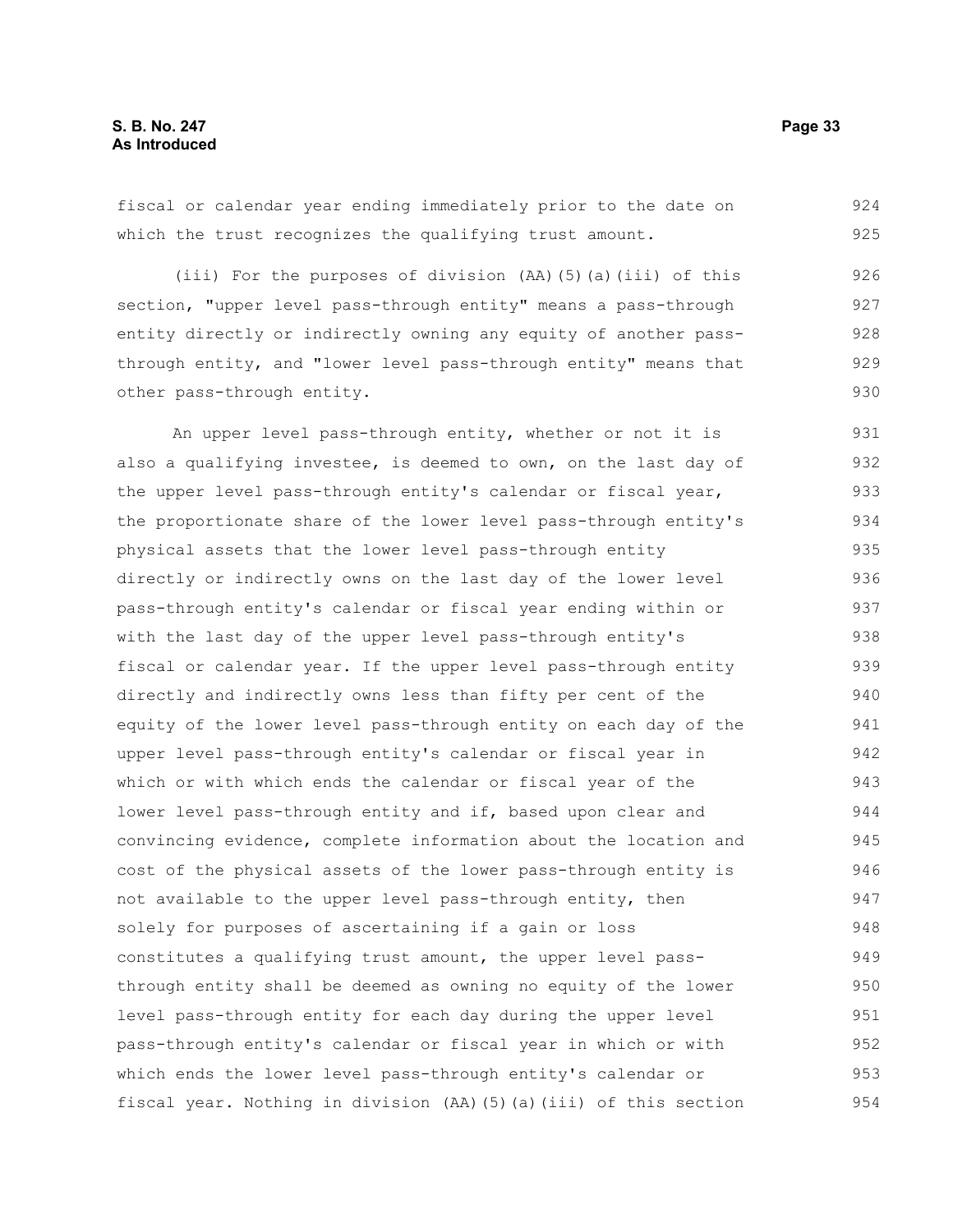shall be construed to provide for any deduction or exclusion in computing any trust's Ohio taxable income. (b) With respect to a trust that is not a resident for the taxable year and with respect to a part of a trust that is not a resident for the taxable year, "qualifying investee" for that taxable year does not include a C corporation if both of the following apply: (i) During the taxable year the trust or part of the trust recognizes a gain or loss from the sale, exchange, or other disposition of equity or ownership interests in, or debt obligations of, the C corporation. (ii) Such gain or loss constitutes nonbusiness income. (6) "Available" means information is such that a person is able to learn of the information by the due date plus extensions, if any, for filing the return for the taxable year in which the trust recognizes the gain or loss. (BB) "Qualifying controlled group" has the same meaning as in section 5733.04 of the Revised Code. (CC) "Related member" has the same meaning as in section 5733.042 of the Revised Code. (DD)(1) For the purposes of division (DD) of this section: (a) "Qualifying person" means any person other than a qualifying corporation. (b) "Qualifying corporation" means any person classified for federal income tax purposes as an association taxable as a corporation, except either of the following: 955 956 957 958 959 960 961 962 963 964 965 966 967 968 969 970 971 972 973 974 975 976 977 978 979 980

(i) A corporation that has made an election under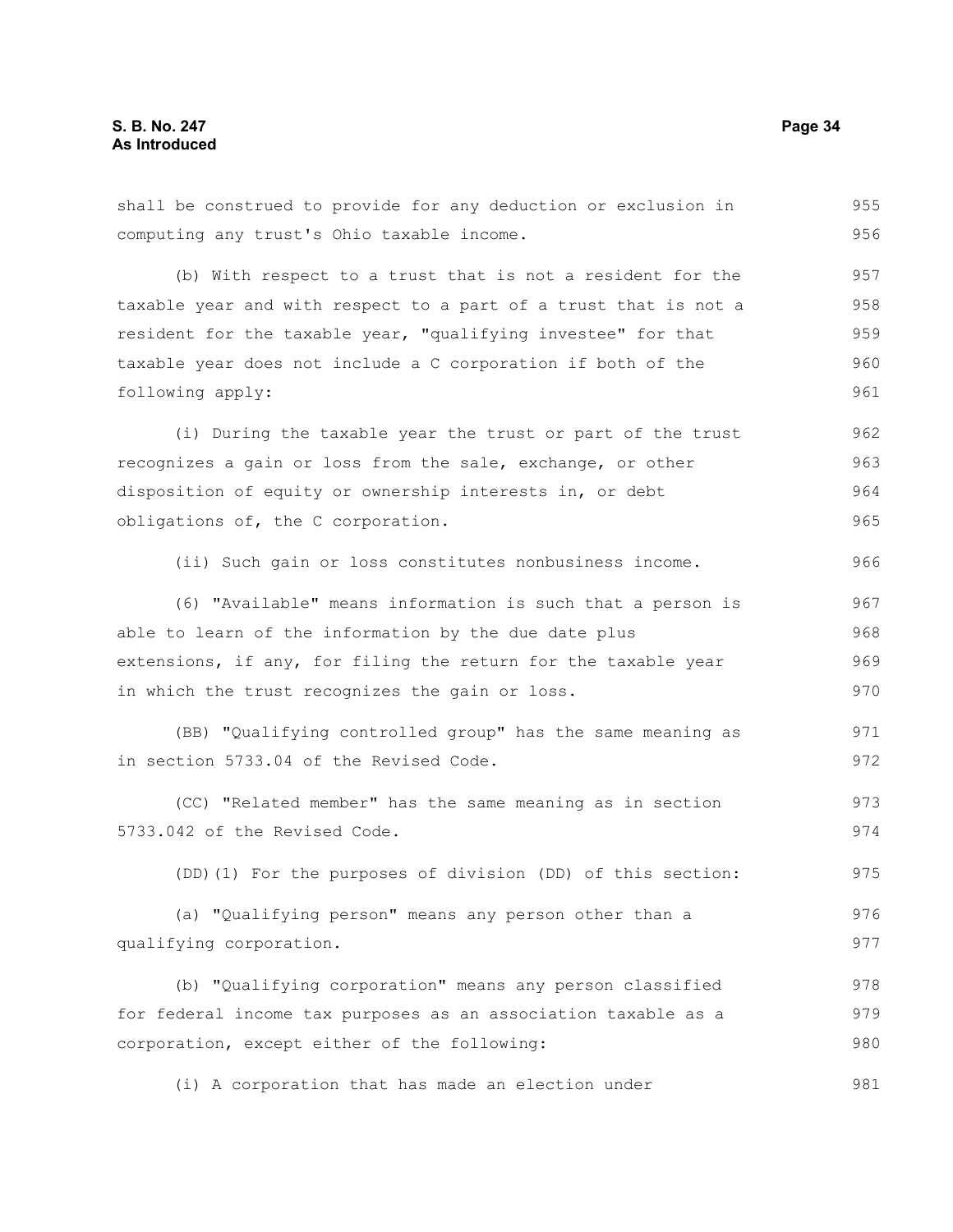subchapter S, chapter one, subtitle A, of the Internal Revenue Code for its taxable year ending within, or on the last day of, the investor's taxable year; 982 983 984

(ii) A subsidiary that is wholly owned by any corporation that has made an election under subchapter S, chapter one, subtitle A of the Internal Revenue Code for its taxable year ending within, or on the last day of, the investor's taxable year. 985 986 987 988 989

(2) For the purposes of this chapter, unless expressly stated otherwise, no qualifying person indirectly owns any asset directly or indirectly owned by any qualifying corporation. 990 991 992

(EE) For purposes of this chapter and Chapter 5751. of the Revised Code: 993 994

(1) "Trust" does not include a qualified pre-income tax trust. 995 996

(2) A "qualified pre-income tax trust" is any pre-income tax trust that makes a qualifying pre-income tax trust election as described in division (EE)(3) of this section. 997 998 999

(3) A "qualifying pre-income tax trust election" is an election by a pre-income tax trust to subject to the tax imposed by section 5751.02 of the Revised Code the pre-income tax trust and all pass-through entities of which the trust owns or controls, directly, indirectly, or constructively through related interests, five per cent or more of the ownership or equity interests. The trustee shall notify the tax commissioner in writing of the election on or before April 15, 2006. The election, if timely made, shall be effective on and after January 1, 2006, and shall apply for all tax periods and tax years until revoked by the trustee of the trust. 1000 1001 1002 1003 1004 1005 1006 1007 1008 1009 1010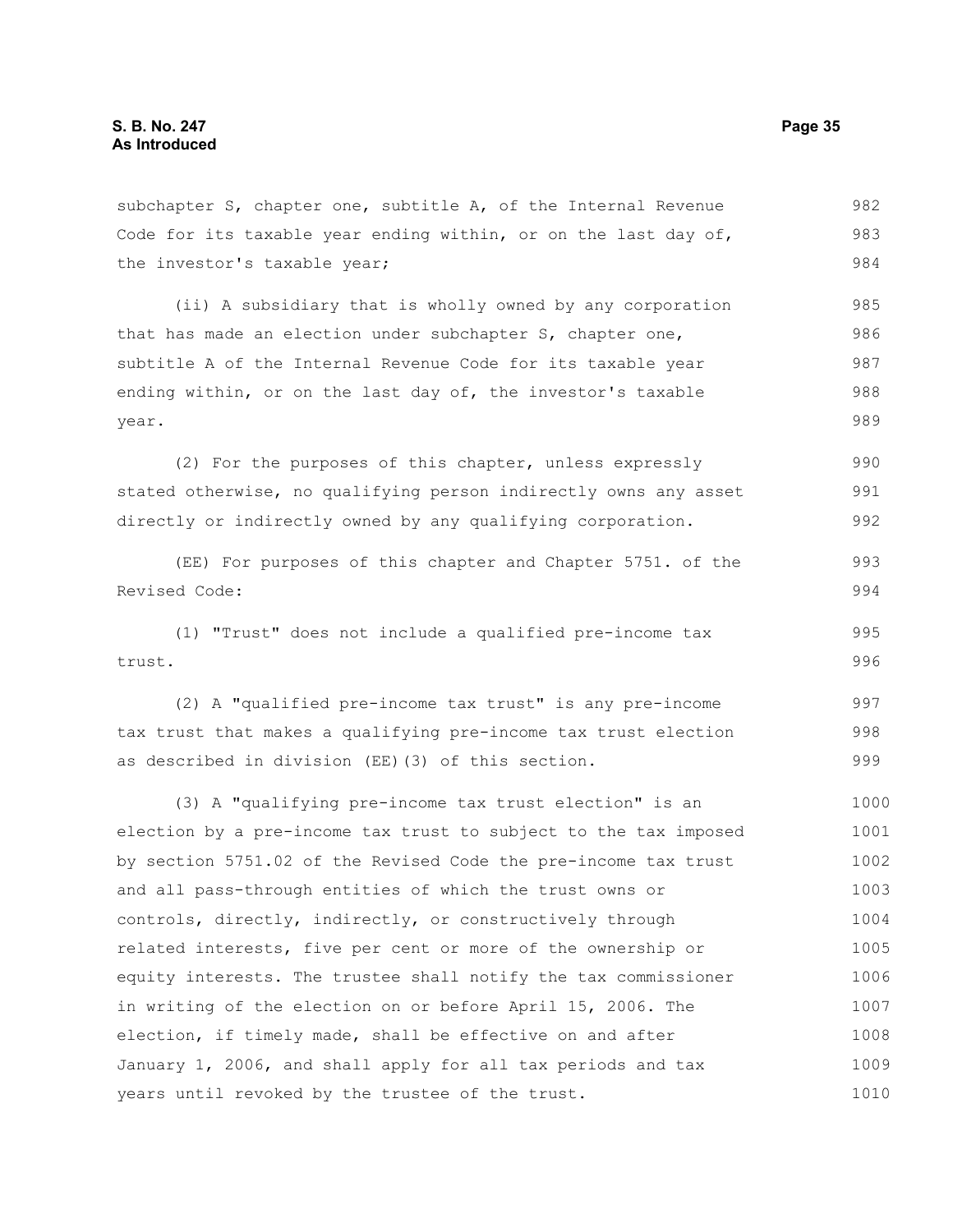| (4) A "pre-income tax trust" is a trust that satisfies all       | 1011 |
|------------------------------------------------------------------|------|
| of the following requirements:                                   | 1012 |
| (a) The document or instrument creating the trust was            | 1013 |
| executed by the grantor before January 1, 1972;                  | 1014 |
| (b) The trust became irrevocable upon the creation of the        | 1015 |
| trust; and                                                       | 1016 |
| (c) The grantor was domiciled in this state at the time          | 1017 |
| the trust was created.                                           | 1018 |
| (FF) "Uniformed services" has the same meaning as in 10          | 1019 |
| U.S.C. 101.                                                      | 1020 |
| (GG) "Taxable business income" means the amount by which         | 1021 |
| an individual's business income that is included in federal      | 1022 |
| adjusted gross income exceeds the amount of business income the  | 1023 |
| individual is authorized to deduct under division (A) (28) of    | 1024 |
| this section for the taxable year.                               | 1025 |
| (HH) "Employer" does not include a franchisor with respect       | 1026 |
| to the franchisor's relationship with a franchisee or an         | 1027 |
| employee of a franchisee, unless the franchisor agrees to assume | 1028 |
| that role in writing or a court of competent jurisdiction        | 1029 |
| determines that the franchisor exercises a type or degree of     | 1030 |
| control over the franchisee or the franchisee's employees that   | 1031 |
| is not customarily exercised by a franchisor for the purpose of  | 1032 |
| protecting the franchisor's trademark, brand, or both. For       | 1033 |
| purposes of this division, "franchisor" and "franchisee" have    | 1034 |
| the same meanings as in 16 C.F.R. 436.1.                         | 1035 |
| (II) "Modified adjusted gross income" means Ohio adjusted        | 1036 |
| gross income plus any amount deducted under divisions (A) (28)   | 1037 |
| and (34) of this section for the taxable year.                   | 1038 |